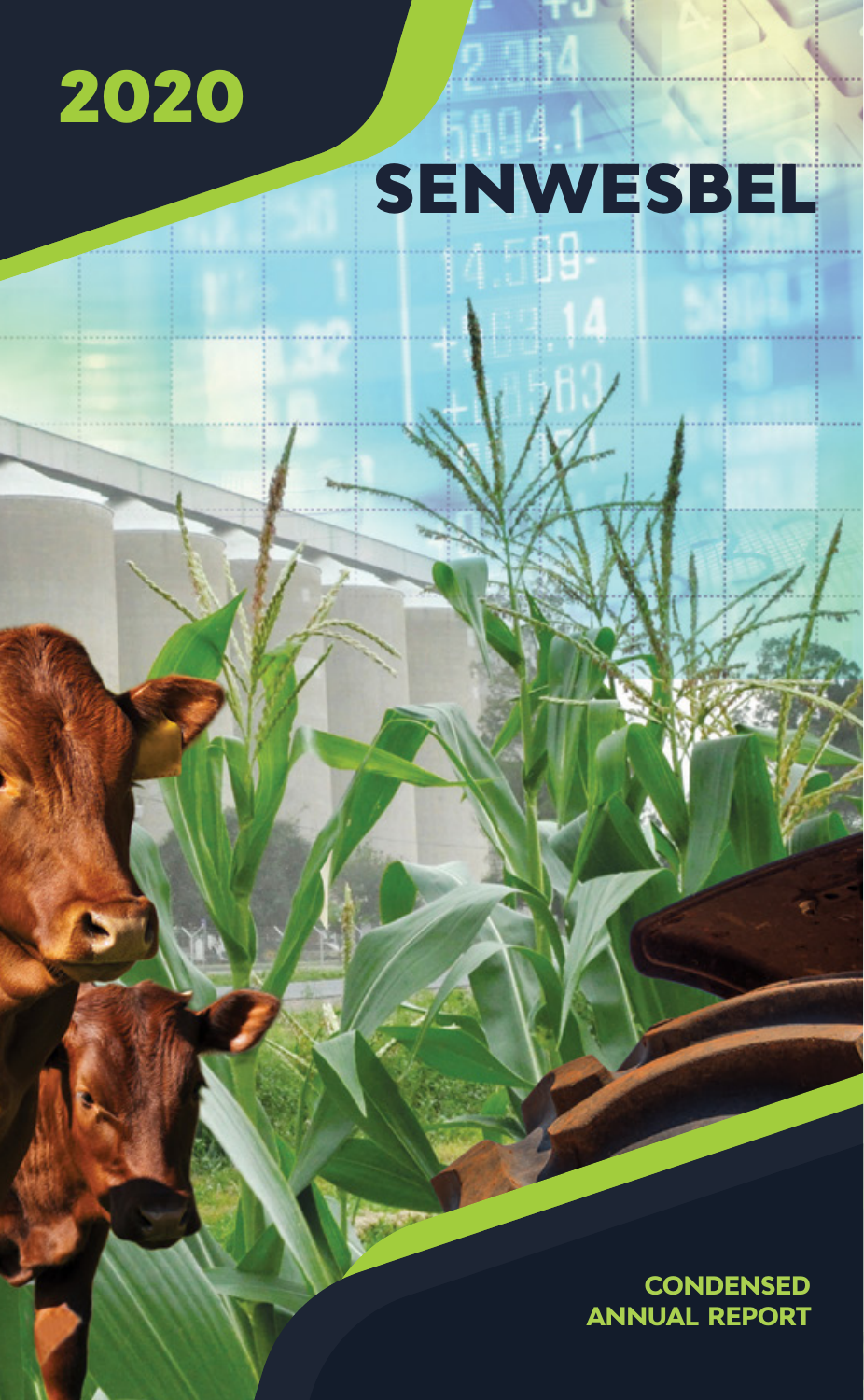## **TABLE OF CONTENTS**

| <b>INTRODUCTION AND SCOPE OF THE REPORT</b>               | p <sub>2</sub> |
|-----------------------------------------------------------|----------------|
| <b>BOARD OF DIRECTORS</b>                                 | p <sub>3</sub> |
| <b>CHAIRMAN'S REPORT FOR THE SENWESBEL GROUP</b>          | p <sub>5</sub> |
| <b>5 -YEAR REVIEW OF THE INVESTMENT IN SENWES LIMITED</b> | p 7            |
| <b>CONSOLIDATED STATEMENTS OF FINANCIAL POSITION</b>      | p8             |
| <b>CONSOLIDATED STATEMENTS OF COMPREHENSIVE INCOME</b>    | p 9            |
| <b>CONSOLIDATED STATEMENTS OF CHANGES IN EQUITY</b>       | p 10           |
| <b>CONSOLIDATED STATEMENTS OF CASH FLOWS</b>              | p 11           |
| <b>SEGMENTAL REVIEW OF THE SENWESBEL GROUP</b>            | p 12           |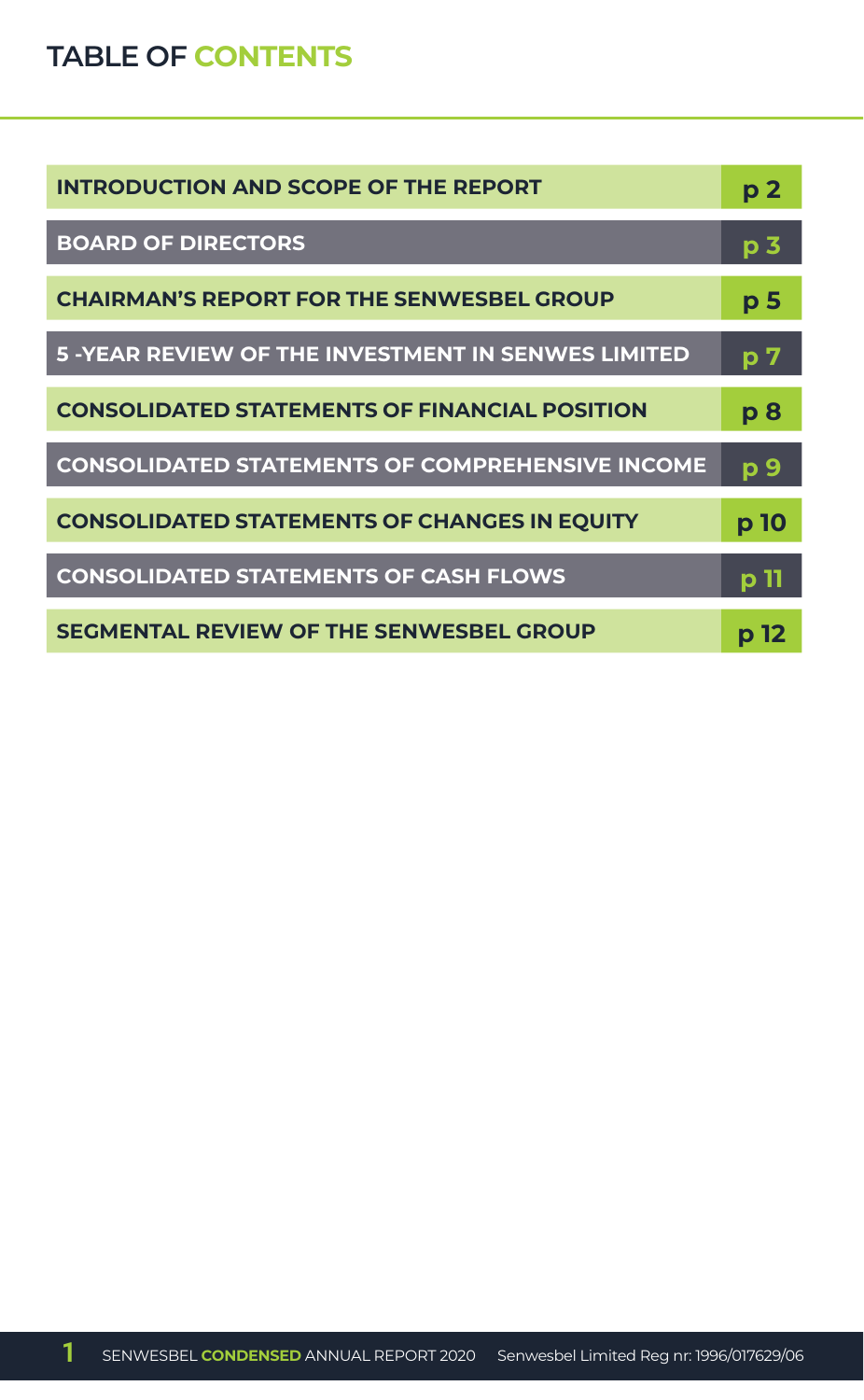## **INTRODUCTION AND SCOPE OF THE REPORT**

The Senwesbel Limited ("Senwesbel") board is pleased to present the condensed annual report of the Senwesbel Group for the year ended 30 April 2020. This report should be read together with the complete annual financial statements on the Senwes website. An independent audit of the group's annual financial statements was performed by Ernst & Young Inc.

Senwesbel, as an investment holding company, is the majority shareholder of Senwes Limited ("Senwes") and this shareholding is the only investment held by Senwesbel. Corporate governance, operational review and sustainability reports are not disclosed in the Senwesbel condensed annual report. These reports are disclosed in detail by Senwes. Refer to the Senwes website, www.senwes.co.za, for these reports.

This report reflects the events of the year ended 30 April 2020 and makes relevant comparisons to prior periods.

#### **REPORTING PRINCIPLES**

Where applicable, the information provided complies with International Financial Reporting Standards (IFRS) and the South African Companies Act no. 71 of 2008. The accounting policies adopted by the group for the current year are consistent with the policies followed in the preparation of the group's annual financial statements for the previous financial year, except where accounting standards changed and/or have been updated.

The information contained in this report has not been subjected to an independent audit or review and has been derived at on the basis of internal records and information in the public domain under supervision of EX Walker, CA (SA).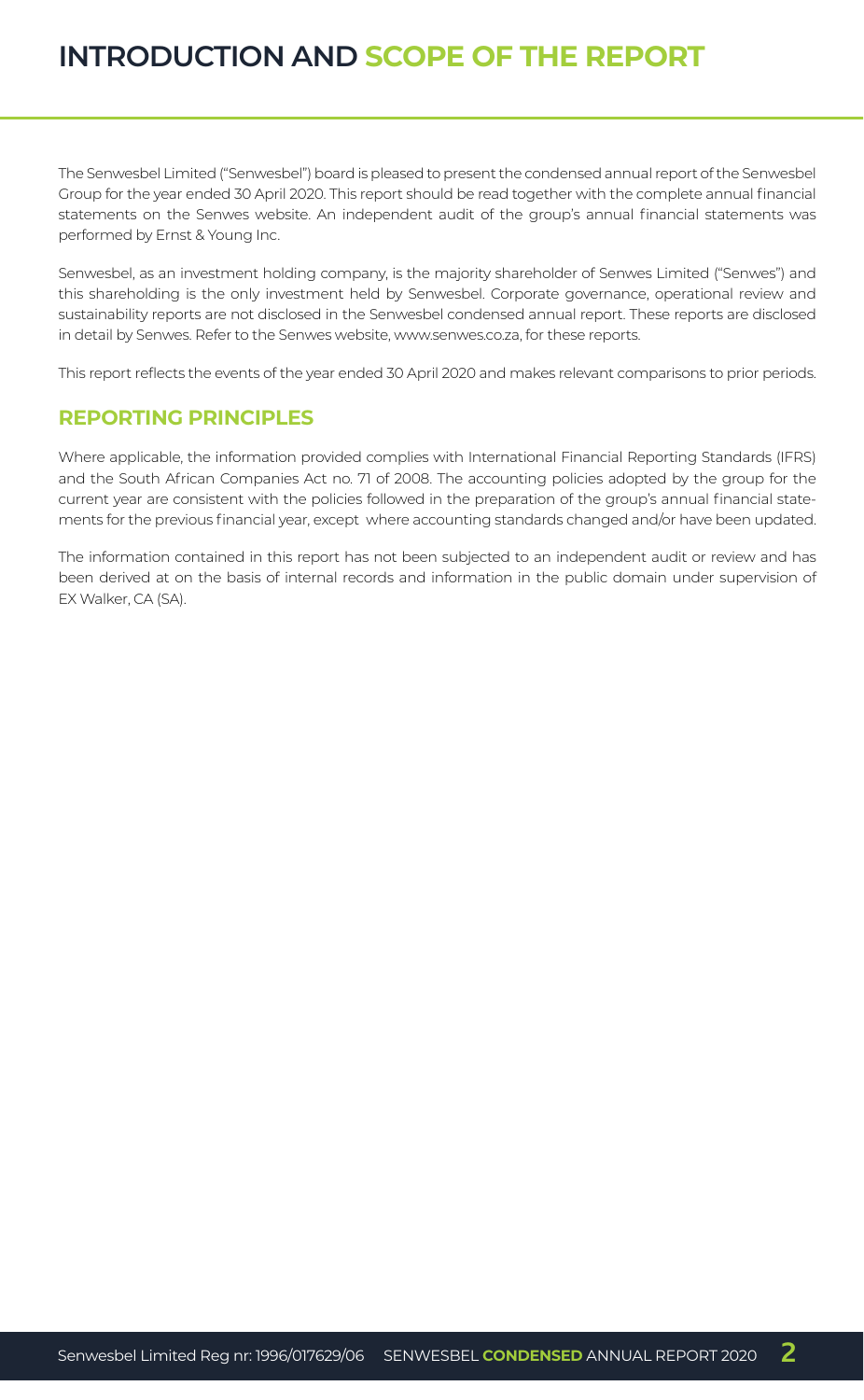## **BOARD OF DIRECTORS**



#### **AJ (DRIES) KRUGER**

#### **CHAIRMAN**

Director since October 2007 Qualifications: B.Compt (Hons), CA (SA) Member of Senwesbel Audit Committee Membership of Senwes board committees: Audit, Investment, Remuneration and Nomination

#### **NDP (NICO) LIEBENBERG**

Director since August 2008 Qualifications: B.Com (Hons), M. Sustainable Agriculture Chairman of Senwesbel Audit Committee Membership of Senwes board committees: Remuneration (Chairman), Risk and Audit



#### **TF (TOM) VAN ROOYEN**

Director since November 2013 Qualifications: B.Sc Agric (Hons) (Agricultural Economics) Membership of Senwes board committees: Social and Ethics and Risk

#### **WH (THABO) VAN ZYL**

Director since August 2012 Qualifications: B.Sc Agric (Agricultural Economics) Membership of Senwes board committees: Remuneration and Risk (Chairman)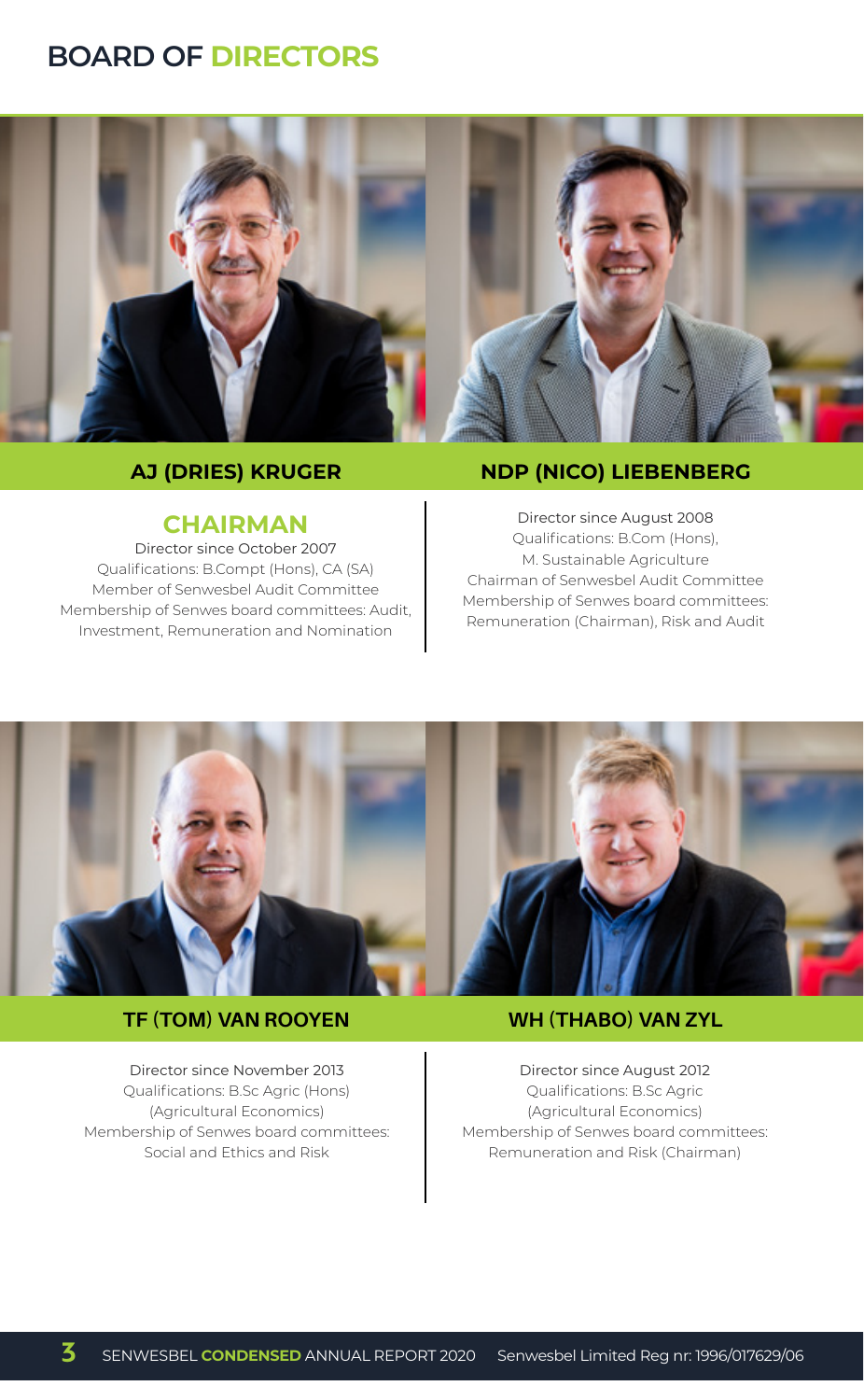

### **JDM (DANIE) MINNAAR JJ (JACO) MINNAAR**

Director since September 1999 Qualifications: B.Com (Economics) Member of Senwesbel Audit Committee Membership of Senwes board committees: Senwes Board (Chairman), Nomination (Chairman), Investment and ex officio-member of all Senwes board committees

Director since August 2011 Qualifications: B.Eng (Agriculture) Membership of Senwes board committees: Risk and Remuneration



### **AE (ALWYN) SCHOLTZ**

#### **COMPANY SECRETARY**

Company Secretary since September 2010 Qualifications: B.Com (Law), LLB Admitted attorney and conveyancer of the High Court

Jul Ago Set Oct Nov Dic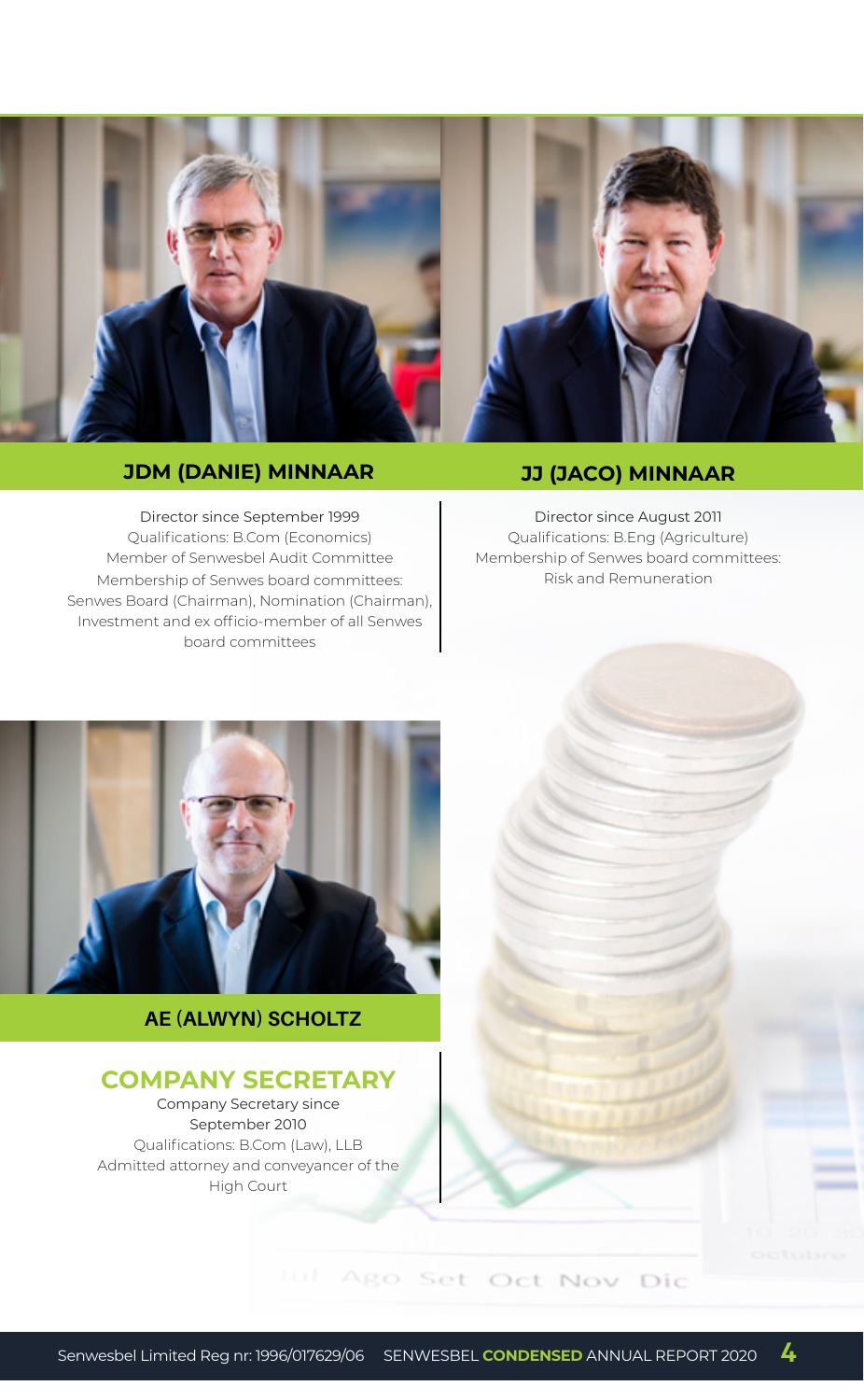## **CHAIRMAN'S REPORT FOR THE SENWESBEL GROUP**



#### **DEAR SHAREHOLDER**

2020 is a year which could not have been foreseen by anyone. The danger of the Covid-19 virus and the severe global impact which the lockdown and concomitant measures had on the lives of people, physically, emotionally and financially, cannot even begin to describe the extent thereof. Our prayers and thoughts are therefore with those who lost family or friends due to the pandemic and who may still lose loved ones.

We, as an investment company, are therefore particularly grateful for the performance of the Senwes Group during these times, when so many enterprises either did not make it or had to take drastic actions to survive. In addition, the group had to face many challenges as a result of weather conditions during the past summer season and fluctuations in the food supply industry as a whole, as well as challenges at operational level.

However, the above factors had a negative impact on the value of the investment which Senwesbel holds in Senwes. The share price traded at R13,00 per share during the year, but traded at only R11,00 per share by financial year-end.

The Senwes Group is still performing well as an investment and the investment value in Senwes was preserved at approximately R1,1 billion.

However, the low trading levels of Senwes and Senwesbel shares remain a concern and the strategic focus of the board is still to create value and to look for unlocking opportunities through, inter alia, the support of Senwes' repurchase programme over the past year and the possible launching of a repurchase programme by Senwesbel during the coming year.

At a strategic level, this year was exceptional as a result of the acquisition of KLK Landbou and the prospective acquisition of Suidwes Landbou by the Senwes Group. This is aligned with the strategic objectives of the company to be an investment vehicle for farmers in agriculture. It is therefore appropriate to request you to approve the name change from Senwesbel to 'Agri Invest Holdings' in order to be more representative of the larger group.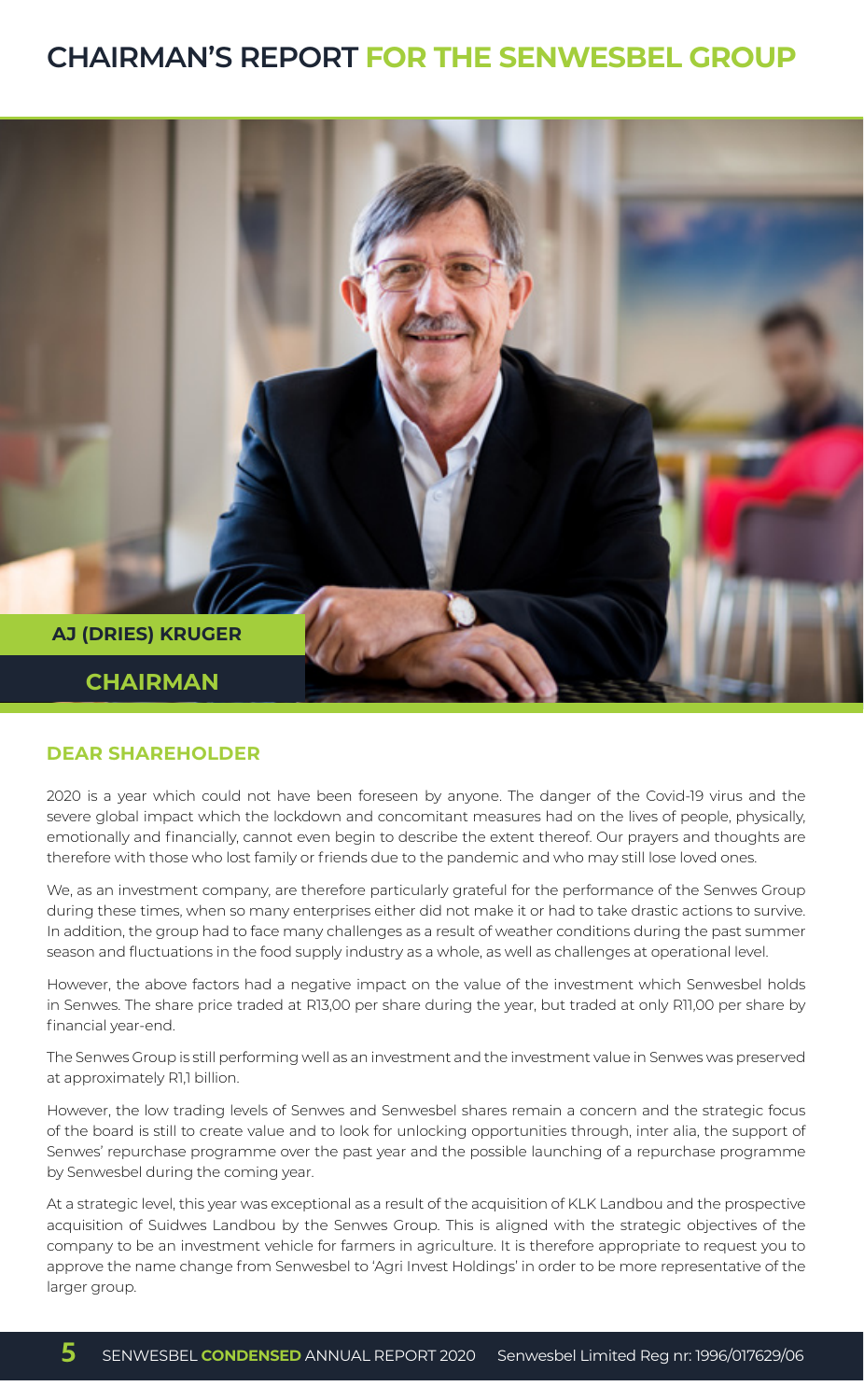#### **PROSPECTS**

The intention of the board is to continue with the strategies implemented over the past number of years relating to both value creation and the unlocking of value, which include:

- **Repurchase of Senwesbel shares;**
- Buying and/or selling of Senwes shares;
- $\bullet$  Co-operation with other entities in the agri-industry;
- l Supporting Senwes in the further expansion of operations and investments; and
- l Evaluation of the continued appropriateness of the current governance structure.

#### **ACKNOWLEDGEMENTS**

I would like to thank the directors, personnel and management of Senwes and Senwesbel for your unfailing commitment and passion in the execution of your duties. We would like to thank Tom van Rooyen in particular, who will be retiring as a director at this annual general meeting, for his selfless contributions and support to Senwesbel and Senwes over the past number of years.

We once again have to humbly acknowledge and thank our Heavenly Father, who guides us and through whom nothing is impossible.

It is therefore my privilege to present these statements and report to you.

**AJ KRUGER** Chairman Klerksdorp 14 July 2020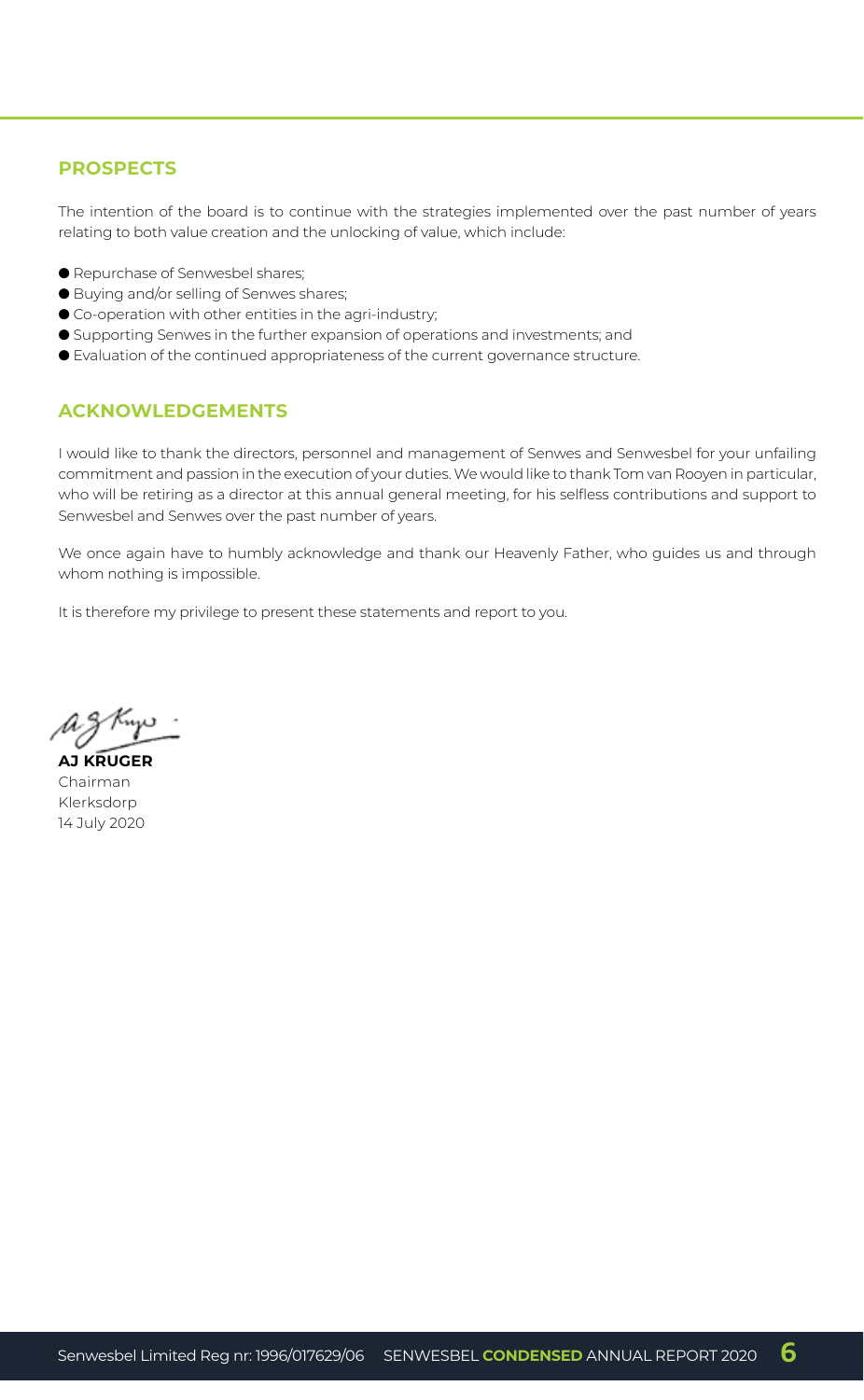## **5-YEAR REVIEW OF THE INVESTMENT**

IN SENWES LIMITED

Senwesbel Limited had a 53,2% interest in Senwes Limited as at 30 April 2020. The core statistics in respect of the investment are as follows:

|                                                                                         | 2020   | 2019   | 2018   | 2017   | 2016    |
|-----------------------------------------------------------------------------------------|--------|--------|--------|--------|---------|
| Senwesbel share in Senwes (%)                                                           | 53,2   | 52.9   | 52,6   | 52,9   | 52,0    |
| Turnover from continuing operations (R'm)                                               | 4803   | 2687   | 2792   | 2497   | 2 2 5 3 |
| Profit after tax (R'm)                                                                  | 337    | 283    | 311    | 167    | 156     |
| Earnings per share (cents)                                                              | 178,3  | 169,1  | 185,3  | 98,3   | 90,6    |
| Normalised headline earnings per share (cents)                                          | 144,2  | 177,5  | 195,5  | 108,4  | 79.3    |
| Net asset value per share (cents)                                                       | 1506,1 | 1404,7 | 1303,9 | 1166,5 | 1103,1  |
| Closing market price (cents)                                                            | 1100,0 | 1100,0 | 1100,0 | 1040,0 | 1050,0  |
| Growth in market price (%)                                                              |        |        | 5,8    | (1, 0) | (8,7)   |
| Total dividend (cents)                                                                  | 60,0   | 60,0   | 54,0   | 45,0   | 45,0    |
| Final dividend proposed (cents)                                                         | 30,0   | 30,0   | 27,0   | 25,0   | 20,0    |
| Interim dividend (cents)                                                                | 30,0   | 30,0   | 27,0   | 20,0   | 25,0    |
| Return on opening equity (%)                                                            | 13,0   | 13,0   | 15,7   | 8,9    | 8,6     |
| Return on average equity (%)                                                            | 12,4   | 12.5   | 15,0   | 8,7    | 8,4     |
| Dividend yield on oopening market price (%)                                             | 5,5    | 5,5    | 5,2    | 4,3    | 3,9     |
| Dividend yield on average market price (%)                                              | 5,5    | 5,5    | 5,0    | 4,3    | 4,1     |
| Total shareholder return on opening market price<br>(capital growth plus dividends) (%) | 5,5    | 5,5    | 11,0   | 3,3    | (4,8)   |

#### **A FEW HIGHLIGHTS IN RESPECT OF THE INVESTMENT ARE THE FOLLOWING:**

- Profit after tax of R 337 million, that presents a 13,0% return on opening equity.
- Dividend yield on opening market price of 5,5% (2019: 5,5%).
- Earnings per share increased to 178,3 cents per share (2019: 169,1 cents per share).
- Normalised headline earnings per share decreased to 144,2 cents per share (2019: 177,5 cents per share).
- Net asset value per share increased by 7,2% to 1 506,1 cents per share (2019: 1 404,7 cents per share).

#### **THE FOLLOWING ARE RELEVANT INVESTOR STATISTICS IN RESPECT OF THE INVESTMENT:**

|                                                                           | 2020 | 5 - vear<br>average |
|---------------------------------------------------------------------------|------|---------------------|
| Price-earnings ratio using normalised headline earnings per share (times) | 7,6  | 8.5                 |
| Total shareholders return on opening market price (%)                     | 5,5  | 4.1                 |
| Dividend cover (times)                                                    | 3,0  |                     |

#### **SENWESBEL NET ASSET VALUE PER SHARE:**

|                                         | 2020  | 2019  | 2018 | 2017  | 2016  |
|-----------------------------------------|-------|-------|------|-------|-------|
| Net asset value per share (R) (company) | 8,00  | 7.96  | 7.96 | /4/   | 7.44  |
| Net asset value per share (R) (group)   | 14.64 | 13.97 |      | 11.92 | 11.20 |

The company held 96 106 723 shares in Senwes as at 30 April 2020 (2019: 95 661 046). During the year the company acquired 1 111 908 shares in Senwes (2019: 638 414 shares) and sold 666 231 shares (2019: Nil).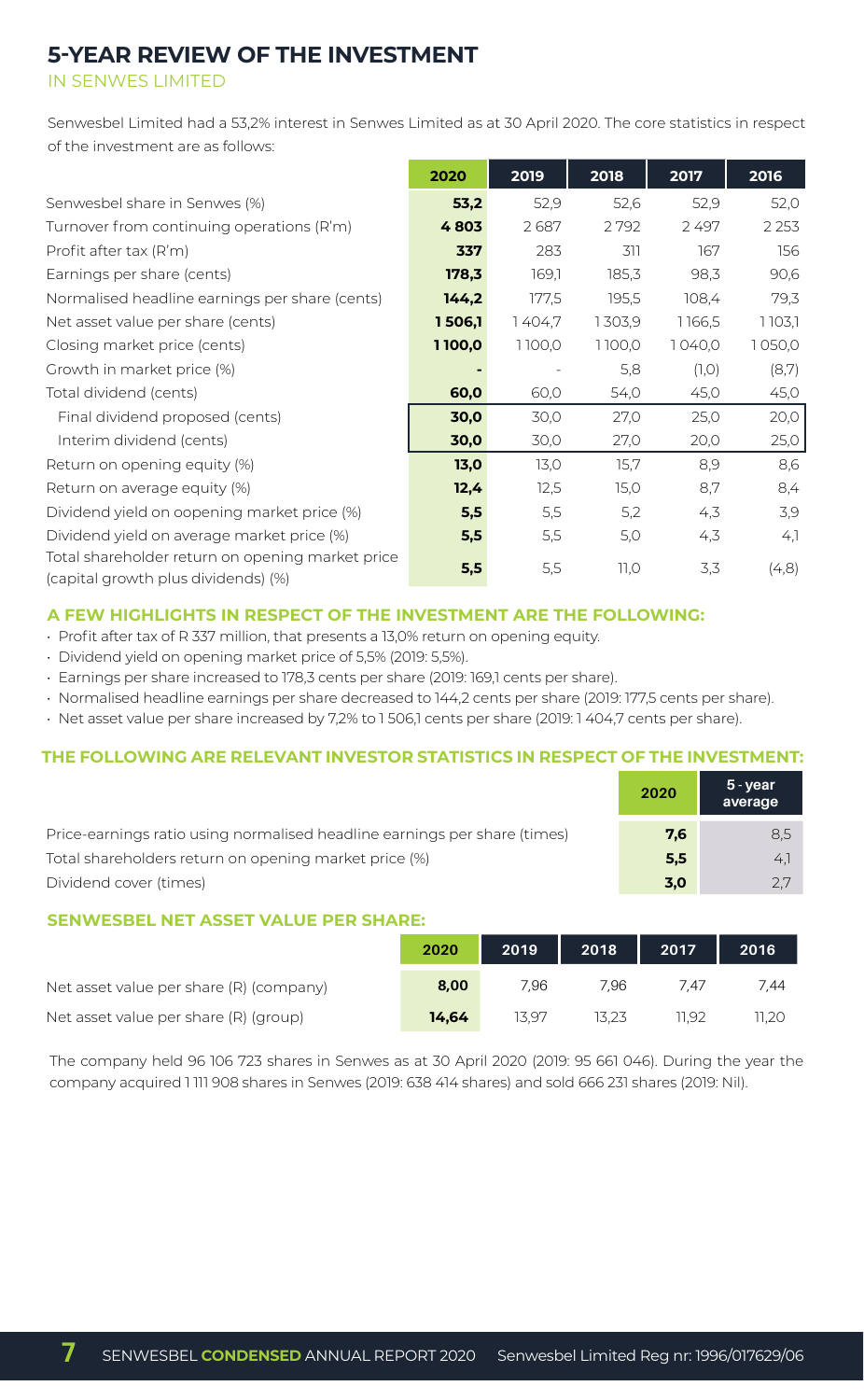## **CONSOLIDATED STATEMENTS OF FINANCIAL POSITION**

AS AT 30 APRIL 2020

| 2020<br>2019<br>2020<br>2019<br>R'm<br>R'm<br>R'm<br>R'm<br><b>ASSETS</b><br><b>Non-current assets</b><br>2013<br>Property, plant and equipment<br>1438<br>Investment properties<br>ı<br>Right-of-use assets<br>37<br>Goodwill and intangible assets<br>41<br>9<br>Investment in subsidiary<br>1057<br>1052<br>Investment in joint ventures<br>185<br>227<br>Investment in associate<br>28<br>31<br>Other financial assets<br>5<br>$\overline{2}$<br>Long-term portion of other loans receivable<br>510<br>6<br>Loans and other receivables<br>1226<br>1204<br>Deferred tax asset<br>30<br>24<br>2<br><b>Total non-current assets</b><br>4076<br>2941<br>1059<br>1052<br><b>Current assets</b><br>882<br>609<br>Inventory<br>Trade and other receivables<br>3735<br>2881<br>Other loans receivable<br>28<br>7<br>105<br>234<br>Inventory held to satisfy firm sales<br>Derivative financial instruments<br>86<br>52<br>7<br>Tax receivable<br>Cash and short-term deposits<br>174<br>31<br>3842<br>4989<br><b>Total current assets</b><br><b>TOTAL ASSETS</b><br>9 0 65<br>6783<br>1059<br>1052<br><b>EOUITY AND LIABILITIES</b><br><b>Equity</b><br>Issued capital<br>13<br>5<br>13<br>5<br>498<br>498<br>498<br>498<br>Share premium<br>Non-distributable reserve<br>78<br>78<br>78<br>78<br>40<br>Reserves<br>45<br>384<br>386<br>1070<br>981<br>(45)<br>(55)<br>Retained earnings<br>1699<br>1607<br>Own equity<br>928<br>912<br>Non-controlling interest<br>1702<br>1243<br><b>Total equity</b><br>3 4 0 1<br>2850<br>928<br>912<br><b>Non-current liabilities</b><br>Interest-bearing loans<br>670<br>1002<br>Other financial liabilities<br>35<br>59<br>Lease liabilities<br>29<br>Deferred government grants<br>10<br>Deferred tax liability<br>319<br>310<br>111<br>108<br><b>Total non-current liabilities</b><br>111<br>1063<br>1371<br>108<br><b>Current liabilities</b><br>Trade and other payables<br>793<br>538<br>1<br>Contract liabilities<br>39<br>9<br>Interest-bearing loans<br>3467<br>1837<br>Other loans payable<br>46<br>64<br>Derivative financial instruments<br>72<br>30<br>15<br>Tax payable<br>$\sim$<br>Short-term incentive bonuses<br>24<br>26<br>Bank overdraft<br>129<br>31<br>20<br>31<br>Short-term portion of lease liabilities<br>10<br>Short-term portion of deferred government grants<br>ı.<br>Provisions<br>17<br>15<br><b>Total current liabilities</b><br>4601<br>20<br>2562<br>32<br><b>Total liabilities</b><br>5664<br>131<br>3933<br>140<br><b>TOTAL EQUITY AND LIABILITIES</b><br>9 0 65<br>6783<br>1059<br>1052 | <b>GROUP</b> | <b>COMPANY</b> |  |
|-------------------------------------------------------------------------------------------------------------------------------------------------------------------------------------------------------------------------------------------------------------------------------------------------------------------------------------------------------------------------------------------------------------------------------------------------------------------------------------------------------------------------------------------------------------------------------------------------------------------------------------------------------------------------------------------------------------------------------------------------------------------------------------------------------------------------------------------------------------------------------------------------------------------------------------------------------------------------------------------------------------------------------------------------------------------------------------------------------------------------------------------------------------------------------------------------------------------------------------------------------------------------------------------------------------------------------------------------------------------------------------------------------------------------------------------------------------------------------------------------------------------------------------------------------------------------------------------------------------------------------------------------------------------------------------------------------------------------------------------------------------------------------------------------------------------------------------------------------------------------------------------------------------------------------------------------------------------------------------------------------------------------------------------------------------------------------------------------------------------------------------------------------------------------------------------------------------------------------------------------------------------------------------------------------------------------------------------------------------------------------------------------------------------------------------------------------------------------------------------------------------------------------------------------------------------|--------------|----------------|--|
|                                                                                                                                                                                                                                                                                                                                                                                                                                                                                                                                                                                                                                                                                                                                                                                                                                                                                                                                                                                                                                                                                                                                                                                                                                                                                                                                                                                                                                                                                                                                                                                                                                                                                                                                                                                                                                                                                                                                                                                                                                                                                                                                                                                                                                                                                                                                                                                                                                                                                                                                                                   |              |                |  |
|                                                                                                                                                                                                                                                                                                                                                                                                                                                                                                                                                                                                                                                                                                                                                                                                                                                                                                                                                                                                                                                                                                                                                                                                                                                                                                                                                                                                                                                                                                                                                                                                                                                                                                                                                                                                                                                                                                                                                                                                                                                                                                                                                                                                                                                                                                                                                                                                                                                                                                                                                                   |              |                |  |
|                                                                                                                                                                                                                                                                                                                                                                                                                                                                                                                                                                                                                                                                                                                                                                                                                                                                                                                                                                                                                                                                                                                                                                                                                                                                                                                                                                                                                                                                                                                                                                                                                                                                                                                                                                                                                                                                                                                                                                                                                                                                                                                                                                                                                                                                                                                                                                                                                                                                                                                                                                   |              |                |  |
|                                                                                                                                                                                                                                                                                                                                                                                                                                                                                                                                                                                                                                                                                                                                                                                                                                                                                                                                                                                                                                                                                                                                                                                                                                                                                                                                                                                                                                                                                                                                                                                                                                                                                                                                                                                                                                                                                                                                                                                                                                                                                                                                                                                                                                                                                                                                                                                                                                                                                                                                                                   |              |                |  |
|                                                                                                                                                                                                                                                                                                                                                                                                                                                                                                                                                                                                                                                                                                                                                                                                                                                                                                                                                                                                                                                                                                                                                                                                                                                                                                                                                                                                                                                                                                                                                                                                                                                                                                                                                                                                                                                                                                                                                                                                                                                                                                                                                                                                                                                                                                                                                                                                                                                                                                                                                                   |              |                |  |
|                                                                                                                                                                                                                                                                                                                                                                                                                                                                                                                                                                                                                                                                                                                                                                                                                                                                                                                                                                                                                                                                                                                                                                                                                                                                                                                                                                                                                                                                                                                                                                                                                                                                                                                                                                                                                                                                                                                                                                                                                                                                                                                                                                                                                                                                                                                                                                                                                                                                                                                                                                   |              |                |  |
|                                                                                                                                                                                                                                                                                                                                                                                                                                                                                                                                                                                                                                                                                                                                                                                                                                                                                                                                                                                                                                                                                                                                                                                                                                                                                                                                                                                                                                                                                                                                                                                                                                                                                                                                                                                                                                                                                                                                                                                                                                                                                                                                                                                                                                                                                                                                                                                                                                                                                                                                                                   |              |                |  |
|                                                                                                                                                                                                                                                                                                                                                                                                                                                                                                                                                                                                                                                                                                                                                                                                                                                                                                                                                                                                                                                                                                                                                                                                                                                                                                                                                                                                                                                                                                                                                                                                                                                                                                                                                                                                                                                                                                                                                                                                                                                                                                                                                                                                                                                                                                                                                                                                                                                                                                                                                                   |              |                |  |
|                                                                                                                                                                                                                                                                                                                                                                                                                                                                                                                                                                                                                                                                                                                                                                                                                                                                                                                                                                                                                                                                                                                                                                                                                                                                                                                                                                                                                                                                                                                                                                                                                                                                                                                                                                                                                                                                                                                                                                                                                                                                                                                                                                                                                                                                                                                                                                                                                                                                                                                                                                   |              |                |  |
|                                                                                                                                                                                                                                                                                                                                                                                                                                                                                                                                                                                                                                                                                                                                                                                                                                                                                                                                                                                                                                                                                                                                                                                                                                                                                                                                                                                                                                                                                                                                                                                                                                                                                                                                                                                                                                                                                                                                                                                                                                                                                                                                                                                                                                                                                                                                                                                                                                                                                                                                                                   |              |                |  |
|                                                                                                                                                                                                                                                                                                                                                                                                                                                                                                                                                                                                                                                                                                                                                                                                                                                                                                                                                                                                                                                                                                                                                                                                                                                                                                                                                                                                                                                                                                                                                                                                                                                                                                                                                                                                                                                                                                                                                                                                                                                                                                                                                                                                                                                                                                                                                                                                                                                                                                                                                                   |              |                |  |
|                                                                                                                                                                                                                                                                                                                                                                                                                                                                                                                                                                                                                                                                                                                                                                                                                                                                                                                                                                                                                                                                                                                                                                                                                                                                                                                                                                                                                                                                                                                                                                                                                                                                                                                                                                                                                                                                                                                                                                                                                                                                                                                                                                                                                                                                                                                                                                                                                                                                                                                                                                   |              |                |  |
|                                                                                                                                                                                                                                                                                                                                                                                                                                                                                                                                                                                                                                                                                                                                                                                                                                                                                                                                                                                                                                                                                                                                                                                                                                                                                                                                                                                                                                                                                                                                                                                                                                                                                                                                                                                                                                                                                                                                                                                                                                                                                                                                                                                                                                                                                                                                                                                                                                                                                                                                                                   |              |                |  |
|                                                                                                                                                                                                                                                                                                                                                                                                                                                                                                                                                                                                                                                                                                                                                                                                                                                                                                                                                                                                                                                                                                                                                                                                                                                                                                                                                                                                                                                                                                                                                                                                                                                                                                                                                                                                                                                                                                                                                                                                                                                                                                                                                                                                                                                                                                                                                                                                                                                                                                                                                                   |              |                |  |
|                                                                                                                                                                                                                                                                                                                                                                                                                                                                                                                                                                                                                                                                                                                                                                                                                                                                                                                                                                                                                                                                                                                                                                                                                                                                                                                                                                                                                                                                                                                                                                                                                                                                                                                                                                                                                                                                                                                                                                                                                                                                                                                                                                                                                                                                                                                                                                                                                                                                                                                                                                   |              |                |  |
|                                                                                                                                                                                                                                                                                                                                                                                                                                                                                                                                                                                                                                                                                                                                                                                                                                                                                                                                                                                                                                                                                                                                                                                                                                                                                                                                                                                                                                                                                                                                                                                                                                                                                                                                                                                                                                                                                                                                                                                                                                                                                                                                                                                                                                                                                                                                                                                                                                                                                                                                                                   |              |                |  |
|                                                                                                                                                                                                                                                                                                                                                                                                                                                                                                                                                                                                                                                                                                                                                                                                                                                                                                                                                                                                                                                                                                                                                                                                                                                                                                                                                                                                                                                                                                                                                                                                                                                                                                                                                                                                                                                                                                                                                                                                                                                                                                                                                                                                                                                                                                                                                                                                                                                                                                                                                                   |              |                |  |
|                                                                                                                                                                                                                                                                                                                                                                                                                                                                                                                                                                                                                                                                                                                                                                                                                                                                                                                                                                                                                                                                                                                                                                                                                                                                                                                                                                                                                                                                                                                                                                                                                                                                                                                                                                                                                                                                                                                                                                                                                                                                                                                                                                                                                                                                                                                                                                                                                                                                                                                                                                   |              |                |  |
|                                                                                                                                                                                                                                                                                                                                                                                                                                                                                                                                                                                                                                                                                                                                                                                                                                                                                                                                                                                                                                                                                                                                                                                                                                                                                                                                                                                                                                                                                                                                                                                                                                                                                                                                                                                                                                                                                                                                                                                                                                                                                                                                                                                                                                                                                                                                                                                                                                                                                                                                                                   |              |                |  |
|                                                                                                                                                                                                                                                                                                                                                                                                                                                                                                                                                                                                                                                                                                                                                                                                                                                                                                                                                                                                                                                                                                                                                                                                                                                                                                                                                                                                                                                                                                                                                                                                                                                                                                                                                                                                                                                                                                                                                                                                                                                                                                                                                                                                                                                                                                                                                                                                                                                                                                                                                                   |              |                |  |
|                                                                                                                                                                                                                                                                                                                                                                                                                                                                                                                                                                                                                                                                                                                                                                                                                                                                                                                                                                                                                                                                                                                                                                                                                                                                                                                                                                                                                                                                                                                                                                                                                                                                                                                                                                                                                                                                                                                                                                                                                                                                                                                                                                                                                                                                                                                                                                                                                                                                                                                                                                   |              |                |  |
|                                                                                                                                                                                                                                                                                                                                                                                                                                                                                                                                                                                                                                                                                                                                                                                                                                                                                                                                                                                                                                                                                                                                                                                                                                                                                                                                                                                                                                                                                                                                                                                                                                                                                                                                                                                                                                                                                                                                                                                                                                                                                                                                                                                                                                                                                                                                                                                                                                                                                                                                                                   |              |                |  |
|                                                                                                                                                                                                                                                                                                                                                                                                                                                                                                                                                                                                                                                                                                                                                                                                                                                                                                                                                                                                                                                                                                                                                                                                                                                                                                                                                                                                                                                                                                                                                                                                                                                                                                                                                                                                                                                                                                                                                                                                                                                                                                                                                                                                                                                                                                                                                                                                                                                                                                                                                                   |              |                |  |
|                                                                                                                                                                                                                                                                                                                                                                                                                                                                                                                                                                                                                                                                                                                                                                                                                                                                                                                                                                                                                                                                                                                                                                                                                                                                                                                                                                                                                                                                                                                                                                                                                                                                                                                                                                                                                                                                                                                                                                                                                                                                                                                                                                                                                                                                                                                                                                                                                                                                                                                                                                   |              |                |  |
|                                                                                                                                                                                                                                                                                                                                                                                                                                                                                                                                                                                                                                                                                                                                                                                                                                                                                                                                                                                                                                                                                                                                                                                                                                                                                                                                                                                                                                                                                                                                                                                                                                                                                                                                                                                                                                                                                                                                                                                                                                                                                                                                                                                                                                                                                                                                                                                                                                                                                                                                                                   |              |                |  |
|                                                                                                                                                                                                                                                                                                                                                                                                                                                                                                                                                                                                                                                                                                                                                                                                                                                                                                                                                                                                                                                                                                                                                                                                                                                                                                                                                                                                                                                                                                                                                                                                                                                                                                                                                                                                                                                                                                                                                                                                                                                                                                                                                                                                                                                                                                                                                                                                                                                                                                                                                                   |              |                |  |
|                                                                                                                                                                                                                                                                                                                                                                                                                                                                                                                                                                                                                                                                                                                                                                                                                                                                                                                                                                                                                                                                                                                                                                                                                                                                                                                                                                                                                                                                                                                                                                                                                                                                                                                                                                                                                                                                                                                                                                                                                                                                                                                                                                                                                                                                                                                                                                                                                                                                                                                                                                   |              |                |  |
|                                                                                                                                                                                                                                                                                                                                                                                                                                                                                                                                                                                                                                                                                                                                                                                                                                                                                                                                                                                                                                                                                                                                                                                                                                                                                                                                                                                                                                                                                                                                                                                                                                                                                                                                                                                                                                                                                                                                                                                                                                                                                                                                                                                                                                                                                                                                                                                                                                                                                                                                                                   |              |                |  |
|                                                                                                                                                                                                                                                                                                                                                                                                                                                                                                                                                                                                                                                                                                                                                                                                                                                                                                                                                                                                                                                                                                                                                                                                                                                                                                                                                                                                                                                                                                                                                                                                                                                                                                                                                                                                                                                                                                                                                                                                                                                                                                                                                                                                                                                                                                                                                                                                                                                                                                                                                                   |              |                |  |
|                                                                                                                                                                                                                                                                                                                                                                                                                                                                                                                                                                                                                                                                                                                                                                                                                                                                                                                                                                                                                                                                                                                                                                                                                                                                                                                                                                                                                                                                                                                                                                                                                                                                                                                                                                                                                                                                                                                                                                                                                                                                                                                                                                                                                                                                                                                                                                                                                                                                                                                                                                   |              |                |  |
|                                                                                                                                                                                                                                                                                                                                                                                                                                                                                                                                                                                                                                                                                                                                                                                                                                                                                                                                                                                                                                                                                                                                                                                                                                                                                                                                                                                                                                                                                                                                                                                                                                                                                                                                                                                                                                                                                                                                                                                                                                                                                                                                                                                                                                                                                                                                                                                                                                                                                                                                                                   |              |                |  |
|                                                                                                                                                                                                                                                                                                                                                                                                                                                                                                                                                                                                                                                                                                                                                                                                                                                                                                                                                                                                                                                                                                                                                                                                                                                                                                                                                                                                                                                                                                                                                                                                                                                                                                                                                                                                                                                                                                                                                                                                                                                                                                                                                                                                                                                                                                                                                                                                                                                                                                                                                                   |              |                |  |
|                                                                                                                                                                                                                                                                                                                                                                                                                                                                                                                                                                                                                                                                                                                                                                                                                                                                                                                                                                                                                                                                                                                                                                                                                                                                                                                                                                                                                                                                                                                                                                                                                                                                                                                                                                                                                                                                                                                                                                                                                                                                                                                                                                                                                                                                                                                                                                                                                                                                                                                                                                   |              |                |  |
|                                                                                                                                                                                                                                                                                                                                                                                                                                                                                                                                                                                                                                                                                                                                                                                                                                                                                                                                                                                                                                                                                                                                                                                                                                                                                                                                                                                                                                                                                                                                                                                                                                                                                                                                                                                                                                                                                                                                                                                                                                                                                                                                                                                                                                                                                                                                                                                                                                                                                                                                                                   |              |                |  |
|                                                                                                                                                                                                                                                                                                                                                                                                                                                                                                                                                                                                                                                                                                                                                                                                                                                                                                                                                                                                                                                                                                                                                                                                                                                                                                                                                                                                                                                                                                                                                                                                                                                                                                                                                                                                                                                                                                                                                                                                                                                                                                                                                                                                                                                                                                                                                                                                                                                                                                                                                                   |              |                |  |
|                                                                                                                                                                                                                                                                                                                                                                                                                                                                                                                                                                                                                                                                                                                                                                                                                                                                                                                                                                                                                                                                                                                                                                                                                                                                                                                                                                                                                                                                                                                                                                                                                                                                                                                                                                                                                                                                                                                                                                                                                                                                                                                                                                                                                                                                                                                                                                                                                                                                                                                                                                   |              |                |  |
|                                                                                                                                                                                                                                                                                                                                                                                                                                                                                                                                                                                                                                                                                                                                                                                                                                                                                                                                                                                                                                                                                                                                                                                                                                                                                                                                                                                                                                                                                                                                                                                                                                                                                                                                                                                                                                                                                                                                                                                                                                                                                                                                                                                                                                                                                                                                                                                                                                                                                                                                                                   |              |                |  |
|                                                                                                                                                                                                                                                                                                                                                                                                                                                                                                                                                                                                                                                                                                                                                                                                                                                                                                                                                                                                                                                                                                                                                                                                                                                                                                                                                                                                                                                                                                                                                                                                                                                                                                                                                                                                                                                                                                                                                                                                                                                                                                                                                                                                                                                                                                                                                                                                                                                                                                                                                                   |              |                |  |
|                                                                                                                                                                                                                                                                                                                                                                                                                                                                                                                                                                                                                                                                                                                                                                                                                                                                                                                                                                                                                                                                                                                                                                                                                                                                                                                                                                                                                                                                                                                                                                                                                                                                                                                                                                                                                                                                                                                                                                                                                                                                                                                                                                                                                                                                                                                                                                                                                                                                                                                                                                   |              |                |  |
|                                                                                                                                                                                                                                                                                                                                                                                                                                                                                                                                                                                                                                                                                                                                                                                                                                                                                                                                                                                                                                                                                                                                                                                                                                                                                                                                                                                                                                                                                                                                                                                                                                                                                                                                                                                                                                                                                                                                                                                                                                                                                                                                                                                                                                                                                                                                                                                                                                                                                                                                                                   |              |                |  |
|                                                                                                                                                                                                                                                                                                                                                                                                                                                                                                                                                                                                                                                                                                                                                                                                                                                                                                                                                                                                                                                                                                                                                                                                                                                                                                                                                                                                                                                                                                                                                                                                                                                                                                                                                                                                                                                                                                                                                                                                                                                                                                                                                                                                                                                                                                                                                                                                                                                                                                                                                                   |              |                |  |
|                                                                                                                                                                                                                                                                                                                                                                                                                                                                                                                                                                                                                                                                                                                                                                                                                                                                                                                                                                                                                                                                                                                                                                                                                                                                                                                                                                                                                                                                                                                                                                                                                                                                                                                                                                                                                                                                                                                                                                                                                                                                                                                                                                                                                                                                                                                                                                                                                                                                                                                                                                   |              |                |  |
|                                                                                                                                                                                                                                                                                                                                                                                                                                                                                                                                                                                                                                                                                                                                                                                                                                                                                                                                                                                                                                                                                                                                                                                                                                                                                                                                                                                                                                                                                                                                                                                                                                                                                                                                                                                                                                                                                                                                                                                                                                                                                                                                                                                                                                                                                                                                                                                                                                                                                                                                                                   |              |                |  |
|                                                                                                                                                                                                                                                                                                                                                                                                                                                                                                                                                                                                                                                                                                                                                                                                                                                                                                                                                                                                                                                                                                                                                                                                                                                                                                                                                                                                                                                                                                                                                                                                                                                                                                                                                                                                                                                                                                                                                                                                                                                                                                                                                                                                                                                                                                                                                                                                                                                                                                                                                                   |              |                |  |
|                                                                                                                                                                                                                                                                                                                                                                                                                                                                                                                                                                                                                                                                                                                                                                                                                                                                                                                                                                                                                                                                                                                                                                                                                                                                                                                                                                                                                                                                                                                                                                                                                                                                                                                                                                                                                                                                                                                                                                                                                                                                                                                                                                                                                                                                                                                                                                                                                                                                                                                                                                   |              |                |  |
|                                                                                                                                                                                                                                                                                                                                                                                                                                                                                                                                                                                                                                                                                                                                                                                                                                                                                                                                                                                                                                                                                                                                                                                                                                                                                                                                                                                                                                                                                                                                                                                                                                                                                                                                                                                                                                                                                                                                                                                                                                                                                                                                                                                                                                                                                                                                                                                                                                                                                                                                                                   |              |                |  |
|                                                                                                                                                                                                                                                                                                                                                                                                                                                                                                                                                                                                                                                                                                                                                                                                                                                                                                                                                                                                                                                                                                                                                                                                                                                                                                                                                                                                                                                                                                                                                                                                                                                                                                                                                                                                                                                                                                                                                                                                                                                                                                                                                                                                                                                                                                                                                                                                                                                                                                                                                                   |              |                |  |
|                                                                                                                                                                                                                                                                                                                                                                                                                                                                                                                                                                                                                                                                                                                                                                                                                                                                                                                                                                                                                                                                                                                                                                                                                                                                                                                                                                                                                                                                                                                                                                                                                                                                                                                                                                                                                                                                                                                                                                                                                                                                                                                                                                                                                                                                                                                                                                                                                                                                                                                                                                   |              |                |  |
|                                                                                                                                                                                                                                                                                                                                                                                                                                                                                                                                                                                                                                                                                                                                                                                                                                                                                                                                                                                                                                                                                                                                                                                                                                                                                                                                                                                                                                                                                                                                                                                                                                                                                                                                                                                                                                                                                                                                                                                                                                                                                                                                                                                                                                                                                                                                                                                                                                                                                                                                                                   |              |                |  |
|                                                                                                                                                                                                                                                                                                                                                                                                                                                                                                                                                                                                                                                                                                                                                                                                                                                                                                                                                                                                                                                                                                                                                                                                                                                                                                                                                                                                                                                                                                                                                                                                                                                                                                                                                                                                                                                                                                                                                                                                                                                                                                                                                                                                                                                                                                                                                                                                                                                                                                                                                                   |              |                |  |
|                                                                                                                                                                                                                                                                                                                                                                                                                                                                                                                                                                                                                                                                                                                                                                                                                                                                                                                                                                                                                                                                                                                                                                                                                                                                                                                                                                                                                                                                                                                                                                                                                                                                                                                                                                                                                                                                                                                                                                                                                                                                                                                                                                                                                                                                                                                                                                                                                                                                                                                                                                   |              |                |  |
|                                                                                                                                                                                                                                                                                                                                                                                                                                                                                                                                                                                                                                                                                                                                                                                                                                                                                                                                                                                                                                                                                                                                                                                                                                                                                                                                                                                                                                                                                                                                                                                                                                                                                                                                                                                                                                                                                                                                                                                                                                                                                                                                                                                                                                                                                                                                                                                                                                                                                                                                                                   |              |                |  |
|                                                                                                                                                                                                                                                                                                                                                                                                                                                                                                                                                                                                                                                                                                                                                                                                                                                                                                                                                                                                                                                                                                                                                                                                                                                                                                                                                                                                                                                                                                                                                                                                                                                                                                                                                                                                                                                                                                                                                                                                                                                                                                                                                                                                                                                                                                                                                                                                                                                                                                                                                                   |              |                |  |
|                                                                                                                                                                                                                                                                                                                                                                                                                                                                                                                                                                                                                                                                                                                                                                                                                                                                                                                                                                                                                                                                                                                                                                                                                                                                                                                                                                                                                                                                                                                                                                                                                                                                                                                                                                                                                                                                                                                                                                                                                                                                                                                                                                                                                                                                                                                                                                                                                                                                                                                                                                   |              |                |  |
|                                                                                                                                                                                                                                                                                                                                                                                                                                                                                                                                                                                                                                                                                                                                                                                                                                                                                                                                                                                                                                                                                                                                                                                                                                                                                                                                                                                                                                                                                                                                                                                                                                                                                                                                                                                                                                                                                                                                                                                                                                                                                                                                                                                                                                                                                                                                                                                                                                                                                                                                                                   |              |                |  |
|                                                                                                                                                                                                                                                                                                                                                                                                                                                                                                                                                                                                                                                                                                                                                                                                                                                                                                                                                                                                                                                                                                                                                                                                                                                                                                                                                                                                                                                                                                                                                                                                                                                                                                                                                                                                                                                                                                                                                                                                                                                                                                                                                                                                                                                                                                                                                                                                                                                                                                                                                                   |              |                |  |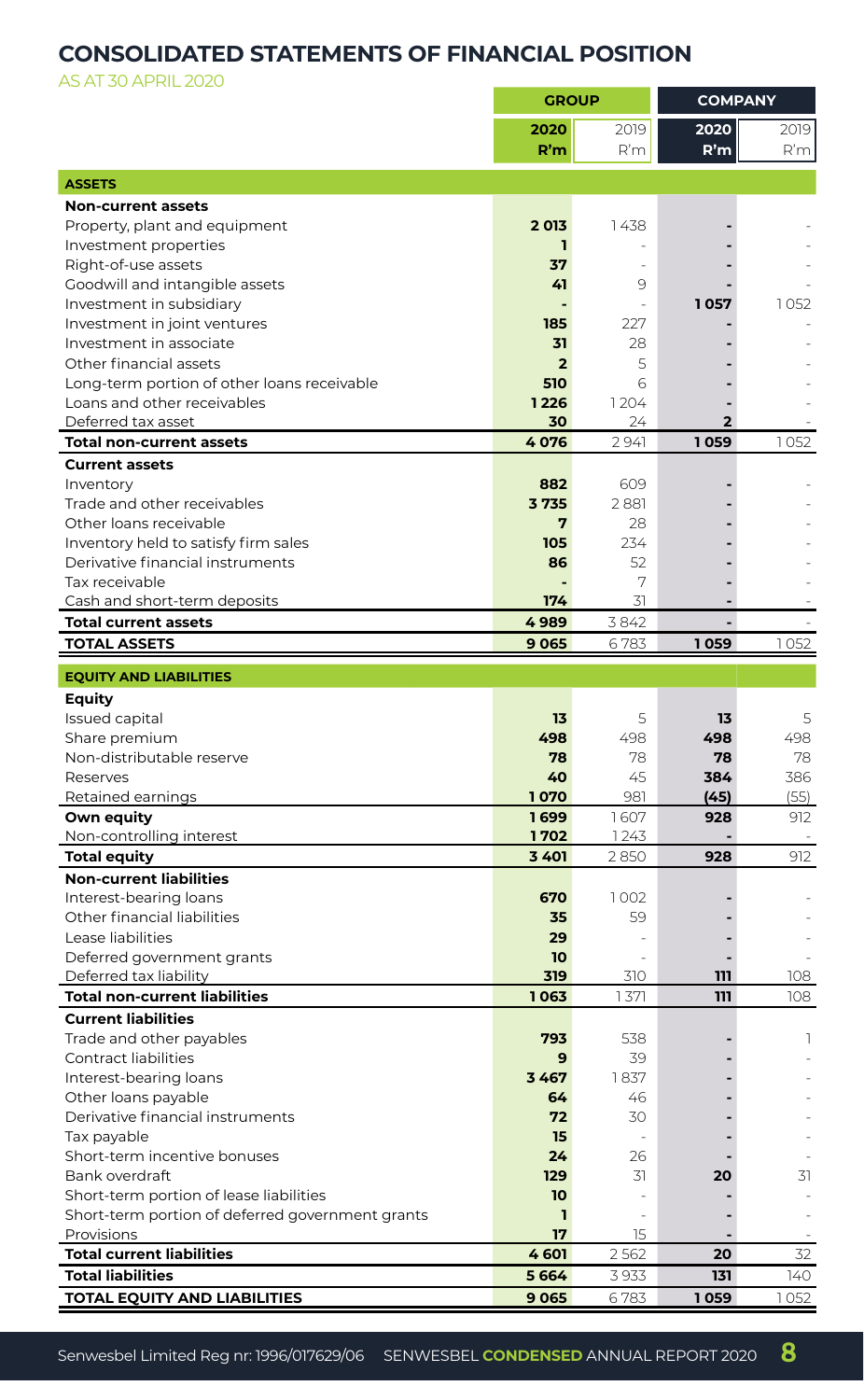### **CONSOLIDATED STATEMENTS OF COMPREHENSIVE INCOME**

н.

FOR THE YEAR ENDED 30 APRIL 2020

|                                                                                                      | <b>GROUP</b> |             | <b>COMPANY</b> |             |
|------------------------------------------------------------------------------------------------------|--------------|-------------|----------------|-------------|
|                                                                                                      | 2020<br>R'm  | 2019<br>R'm | 2020<br>R'm    | 2019<br>R'm |
| Services rendered                                                                                    | 634          | 813         |                |             |
| Income from sale of goods                                                                            | 3764         | 1500        |                |             |
| <b>Revenue from contracts with customers</b>                                                         | 4398         | 2 3 1 3     |                |             |
| Cost of sales and finance income                                                                     | 405          | 374         |                |             |
| Revenue                                                                                              | 4803         | 2687        |                |             |
| Cost of sales                                                                                        | (3027)       | (1357)      |                |             |
| <b>Gross profit</b>                                                                                  | 1776         | 1330        |                |             |
| Dividend income                                                                                      |              |             | 58             | 54          |
| Gain on bargain purchase of subsidiary                                                               | 56           |             |                |             |
| Distribution, sales and administrative expenses                                                      | (1278)       | (848)       | (5)            | (4)         |
| Credit loss expense on financial assets                                                              | (8)          | (15)        |                |             |
| <b>Operating profit</b>                                                                              | 546          | 467         | 53             | 50          |
| Finance income                                                                                       | 4            |             |                |             |
| Finance costs                                                                                        | (92)         | (82)        | (2)            | (2)         |
| Share of (loss)/profit from joint ventures and associate                                             | (19)         | Б           |                |             |
| Profit before tax from operations                                                                    | 439          | 391         | 51             | 48          |
| Tax                                                                                                  | (110)        | (115)       | (1)            |             |
| Profit for the year after tax                                                                        | 329          | 276         | 50             | 48          |
| Other comprehensive income to be reclassified to profit or<br>loss in subsequent periods, net of tax | (1)          | ı           | 7              |             |
| Fair value adjustment on other financial assets                                                      | (2)          |             | 7              |             |
| Share of other comprehensive income of joint venture                                                 | п            |             |                |             |
| Total comprehensive income for the year, net of tax                                                  | 328          | 277         | 57             | 48          |
| Profit attributable to:                                                                              |              |             |                |             |
| Equity holders of the parent                                                                         | 164          | 154         |                |             |
| Non-controlling interest                                                                             | 165          | 122         |                |             |
| Total comprehensive income attributable to:                                                          |              |             |                |             |
| Equity holders of the parent                                                                         | 163          | 155         |                |             |
| Non-controlling interest                                                                             | 165          | 122         |                |             |

| <b>EARNINGS PER SHARE</b>              |                         |                         |
|----------------------------------------|-------------------------|-------------------------|
|                                        | 2020<br>cents/<br>share | 2019<br>cents/<br>share |
| Earnings per share                     | 141,6                   | 135,0                   |
| Normalised headline earnings per share | 112,2                   | 142,0                   |
|                                        |                         |                         |
| <b>DIVIDENDS FOR THE YEAR</b>          |                         |                         |
| Dividend paid during the year          | 42                      | 40                      |

| Final dividend previous year      |  |
|-----------------------------------|--|
| Interim dividend                  |  |
| Final dividend per share proposed |  |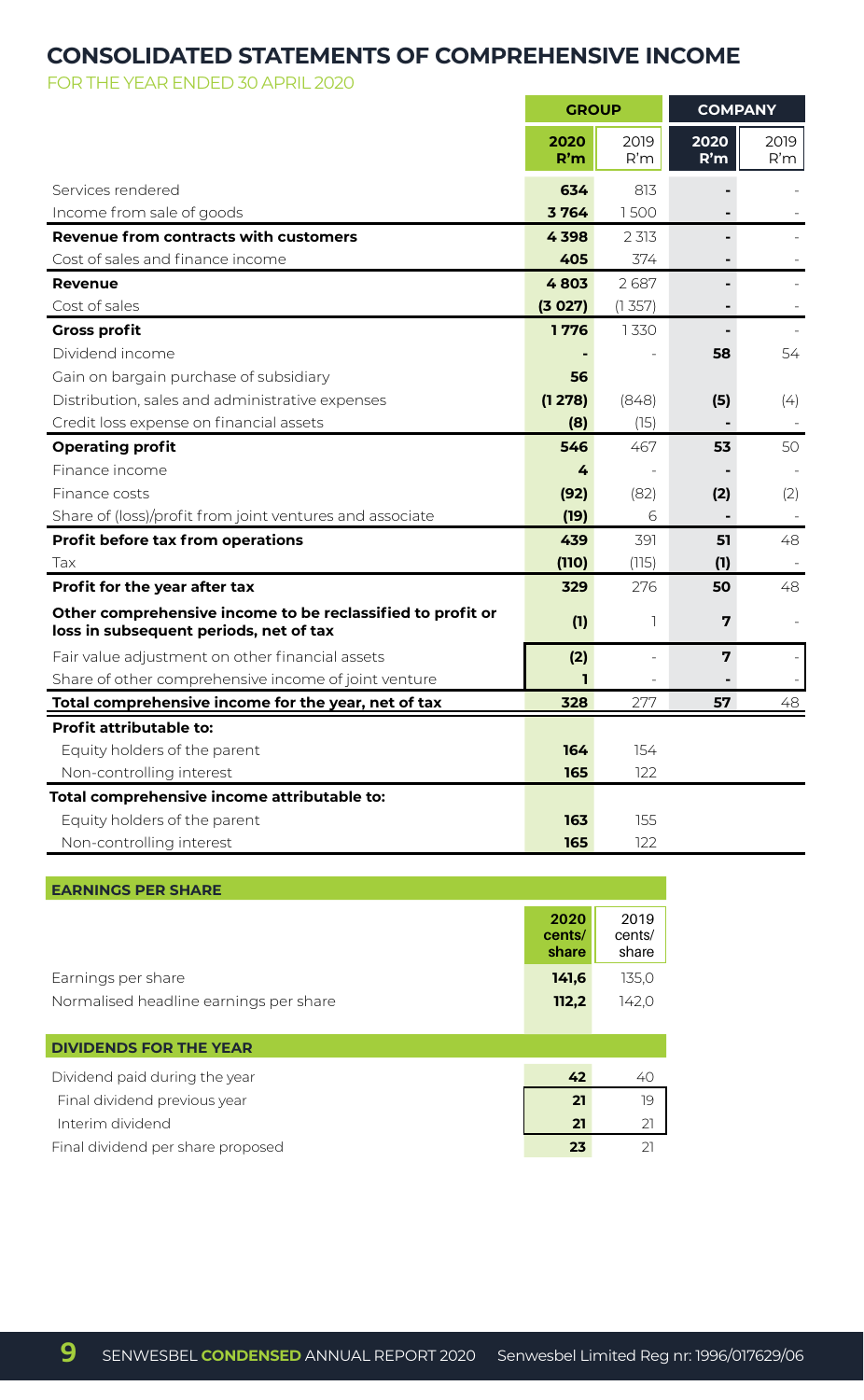## **CONSOLIDATED STATEMENTS OF CHANGES IN EQUITY**

FOR THE YEAR ENDED 30 APRIL 2020

|                                                           | <b>ISSUED SHARE CAPITAL</b> | <b>SHARE PREMIUM</b>     | NON-DISTRIBUTABLE<br>RESERVES | <b>CHANGE IN OWNERSHIP</b><br><b>AND OTHER RESERVES</b> | FAIR VALUE ADJUSTMENTS                 | SHARE-BASED PAYMENT<br>RESERVE   | RETAINED EARNINGS | <b>DZIJORIZOU-ZOZ</b><br><b>INTEREST</b> | <b>TOTAL EQUITY</b> |
|-----------------------------------------------------------|-----------------------------|--------------------------|-------------------------------|---------------------------------------------------------|----------------------------------------|----------------------------------|-------------------|------------------------------------------|---------------------|
| <b>GROUP</b>                                              | R'm                         | R'm                      | R'm                           | R'm                                                     | R'm                                    | R'm                              | R'm               | R'm                                      | R'm                 |
| Balance as at 30 April 2018                               | 1                           | 498                      | 78                            | 55                                                      | (29)                                   | 30                               | 871               | 1163                                     | 2667                |
| Total comprehensive income                                | $\overline{a}$              | ÷                        |                               | 1                                                       | $\qquad \qquad -$                      | $\overline{\phantom{m}}$         | 154               | 122                                      | 277                 |
| Profit for the year                                       | $\overline{a}$              | í,                       |                               | ÷,                                                      |                                        | ÷,                               | 154               | 122                                      | 276                 |
| Other comprehensive income                                | ÷,                          | ä,                       | $\overline{a}$                | 1                                                       | $\overline{a}$                         | ×,                               | $\overline{a}$    | ä,                                       | 1                   |
| Dividends                                                 | 4                           |                          |                               | ÷                                                       |                                        | L,                               | (45)              | (43)                                     | (84)                |
| Equity-settled share-based payment<br>scheme - Vesting    |                             |                          |                               |                                                         |                                        | (7)                              |                   | 7                                        |                     |
| Shares purchased from non-<br>controlling shareholders    |                             |                          |                               |                                                         |                                        |                                  |                   | (6)                                      | (6)                 |
| Change in ownership                                       |                             |                          |                               | (5)                                                     |                                        |                                  | L,                | (5)                                      | (10)                |
| Change in investment in subsidiary                        | $\overline{a}$              |                          |                               |                                                         |                                        |                                  |                   | 5                                        | 5                   |
| Prior period adjustment in subsidiary                     | ÷                           |                          |                               | ÷                                                       |                                        | i.                               | $\overline{1}$    |                                          | $\overline{1}$      |
| Balance as at 30 April 2019                               | 5                           | 498                      | 78                            | 51                                                      | (29)                                   | 23                               | 981               | 1243                                     | 2850                |
| Total comprehensive income                                | ٠                           | ٠                        | ٠                             | (1)                                                     | ٠                                      | $\blacksquare$                   | 164               | 165                                      | 328                 |
| Profit for the year                                       | ٠                           | ä,                       | ä,                            |                                                         | ÷,                                     | $\overline{a}$                   | 164               | 165                                      | 329                 |
| Other comprehensive income<br><b>Dividends</b>            | ٠                           | ٠<br>$\blacksquare$      | ٠<br>٠                        | (1)<br>$\overline{a}$                                   | L,                                     | $\overline{a}$<br>$\overline{a}$ | $\blacksquare$    | -<br>(54)                                | (1)<br>(102)        |
| Issue of shares                                           | 8                           | $\blacksquare$           | $\overline{a}$                | $\blacksquare$                                          | $\blacksquare$                         | $\blacksquare$                   | (48)              |                                          | 8                   |
| Equity-settled share-based payment<br>scheme - Vesting    |                             |                          |                               |                                                         |                                        | (5)                              |                   | (3)                                      | (8)                 |
| Change in ownership                                       |                             |                          | ٠                             | 6                                                       |                                        |                                  |                   | (6)                                      |                     |
| Movement in treasury shares                               |                             |                          | ٠                             | (54)                                                    |                                        | 21                               |                   | 69                                       | 36                  |
| Acquisition of subsidiary                                 |                             |                          |                               | ۰                                                       |                                        | $\blacksquare$                   |                   | 288                                      | 288                 |
| Recycling of fair value adjustments                       |                             |                          |                               | Ĭ.                                                      | 29                                     | $\overline{a}$                   | (29)              |                                          |                     |
| Reclassification of reserves                              |                             |                          |                               | (1)                                                     |                                        | Ĭ.                               | ı                 |                                          |                     |
| Prior period adjustment in subsidiary                     |                             |                          |                               |                                                         |                                        |                                  | ı                 |                                          | ı                   |
| <b>Balance as at 30 April 2020</b>                        | 13                          | 498                      | 78                            | L                                                       |                                        | 39                               | 1070              | 1702                                     | 3 401               |
| <b>COMPANY</b>                                            |                             |                          |                               |                                                         |                                        |                                  |                   |                                          |                     |
| Balance as at 30 April 2018                               | $\mathbb{L}$                | 498                      | 78                            |                                                         | 386                                    |                                  | (59)              |                                          | 904                 |
| Total comprehensive income                                |                             |                          |                               |                                                         |                                        |                                  | 48                |                                          | 48                  |
| Profit for the year                                       |                             |                          |                               | ÷,                                                      |                                        | ÷,                               | 48                | $\overline{a}$                           | 48                  |
| Other comprehensive income                                |                             |                          |                               |                                                         |                                        |                                  |                   |                                          |                     |
| Dividends                                                 | 4                           | $\overline{\phantom{a}}$ | $\bar{a}$                     | $\overline{\phantom{a}}$                                |                                        | $\overline{\phantom{a}}$         | (45)              | $\overline{\phantom{a}}$                 | (41)                |
| Balance as at 30 April 2019<br>Total comprehensive income | 5                           | 498                      | 78                            | $\blacksquare$<br>-                                     | 386<br>7                               | $\overline{\phantom{a}}$<br>-    | (55)<br>50        | $\overline{a}$<br>٠                      | 912<br>57           |
| Profit for the year                                       | $\blacksquare$              |                          |                               | $\blacksquare$                                          | $\blacksquare$                         | ٠                                | 50                | $\overline{\phantom{a}}$                 | 50                  |
| Other comprehensive income                                |                             | $\blacksquare$           |                               | ÷                                                       | 7                                      | ٠                                |                   |                                          | 7                   |
| Dividends                                                 | $\overline{a}$              | $\blacksquare$           |                               | Ĭ.                                                      |                                        | -                                | (48)              | $\qquad \qquad \blacksquare$             | (48)                |
| Issue of shares                                           | 8                           |                          |                               | ٠                                                       |                                        | ٠                                |                   |                                          | 8                   |
| Recycling of fair value reserves                          |                             |                          |                               | $\blacksquare$                                          | (8)                                    | $\overline{\phantom{a}}$         | 8                 | ٠                                        |                     |
| Balance as at 30 April 2020                               | 13                          | 498                      | 78                            | $\blacksquare$                                          | 384                                    | $\blacksquare$                   | (45)              | $\blacksquare$                           | 928                 |
| Senwesbel Limited Reg nr: 1996/017629/06                  |                             |                          |                               |                                                         | SENWESBEL CONDENSED ANNUAL REPORT 2020 |                                  |                   |                                          | 10                  |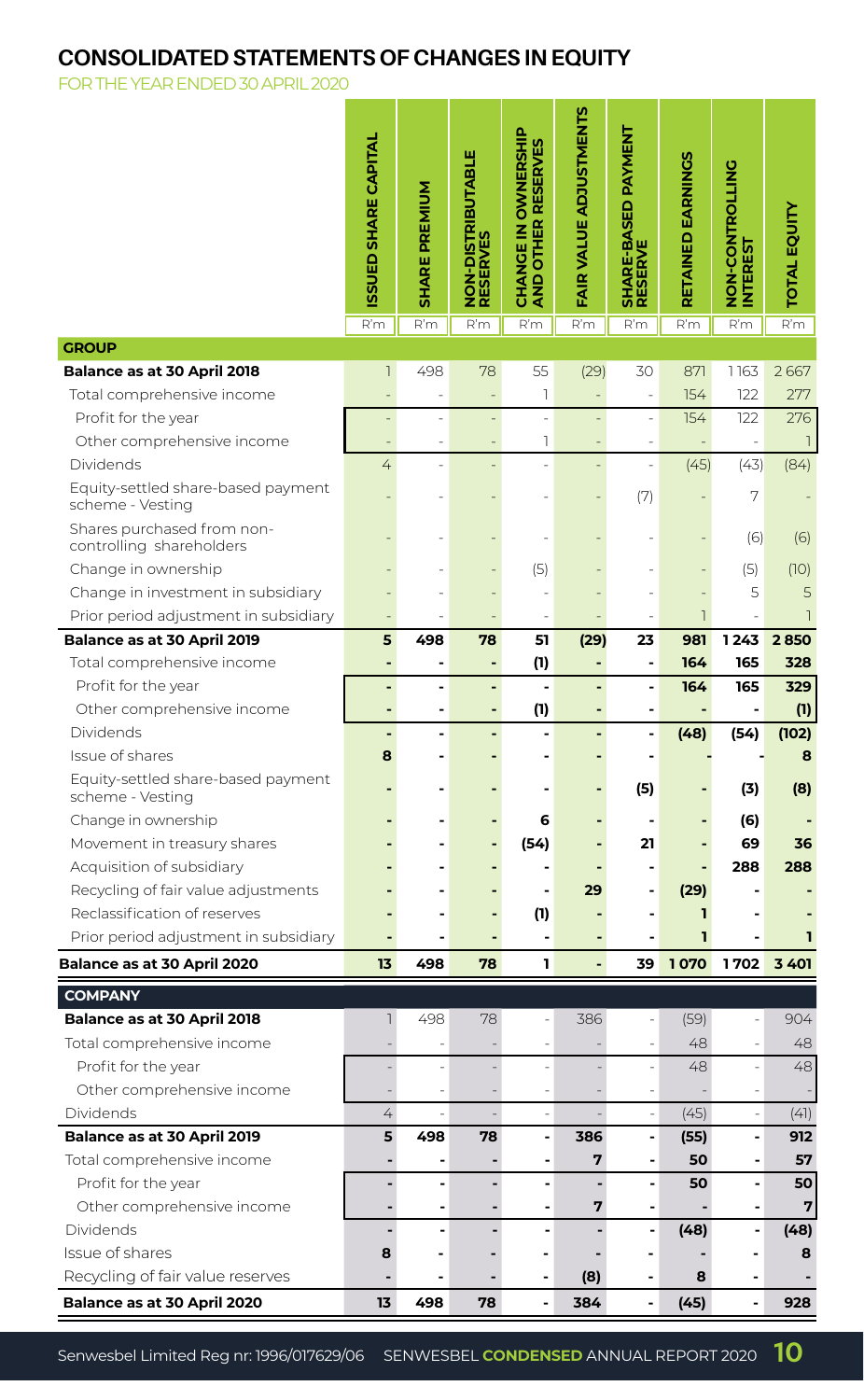## **CONSOLIDATED STATEMENTS OF CASH FLOWS**

for the year ended 30 April 2020

|                                                             | <b>GROUP</b>   |               | <b>COMPANY</b> |             |  |
|-------------------------------------------------------------|----------------|---------------|----------------|-------------|--|
|                                                             | 2020<br>R'm    | 2019<br>R'm   | 2020<br>R'm    | 2019<br>R'm |  |
| Net cash flows from operating activities                    | 996            | 148           | $\overline{2}$ | 7           |  |
| Cash from operating activities                              | 539            | 571           | (5)            | (4)         |  |
| Finance income                                              | 4              |               |                |             |  |
| Dividends received                                          |                |               | 58             | 54          |  |
| Finance costs paid                                          | (90)           | (82)          | (2)            | (2)         |  |
| Tax paid                                                    | (117)          | (64)          |                |             |  |
| Dividends paid                                              | (102)          | (84)          | (49)           | (41)        |  |
| Changes in working capital                                  | 762            | (193)         |                |             |  |
| Net cash flows used in investment activities                | (927)          | (112)         | 9              | (6)         |  |
| Purchase of property, plant and equipment                   | (268)          | (188)         |                |             |  |
| Purchase of intangible assets                               | (6)            |               |                |             |  |
| Proceeds from the disposal of property, plant and equipment | 18             | 3             |                |             |  |
| Proceeds/(purchase) from/of the sale of financial asset     |                | (6)           | 9              | (6)         |  |
| Proceeds from the disposal of investment property           | $\overline{2}$ |               |                |             |  |
| Acquisition of subsidiaries                                 | (228)          | (25)          |                |             |  |
| Dividends received from investments in joint ventures       | 5              | $\mathcal{P}$ |                |             |  |
| Additional loans received from related parties              | 29             | 14            |                |             |  |
| Repayment of loans from related parties                     |                | (11)          |                |             |  |
| Additional loans advanced to related and third parties      | (510)          | (49)          |                |             |  |
| Repayment of loans to related and third parties             | 31             | 148           |                |             |  |
| Net cash flows before financing activities                  | 69             | 36            | 11             | 1           |  |
| Net cash used in financing activities                       | (24)           | (1)           |                |             |  |
| Treasury shares purchased                                   | (13)           | (1)           |                |             |  |
| Repayment of interest-bearing loans                         | (6)            |               |                |             |  |
| Repayment of lease liabilities                              | (7)            |               |                |             |  |
| Deferred government grants received                         | $\overline{2}$ |               |                |             |  |
| Net increase/(decrease) in cash and cash equivalents        | 45             | 35            | 11             | T.          |  |
| Cash and cash equivalents at the beginning of the year      |                | (35)          | (31)           | (32)        |  |
| Cash and cash equivalents at the end of the year            | 45             |               | (20)           | (31)        |  |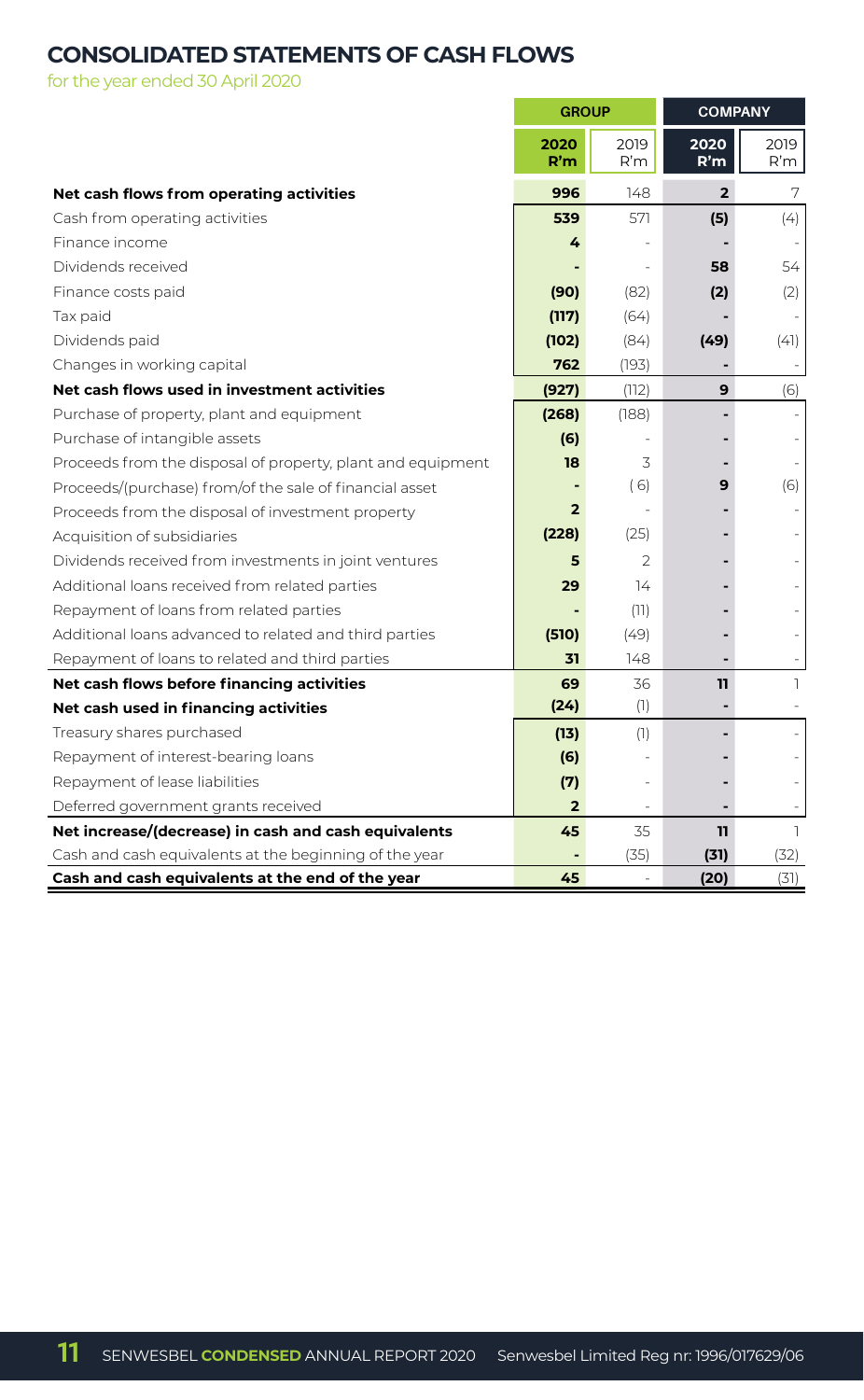## **SEGMENTAL REVIEW OF THE SENWESBEL GROUP**

## **SEGMENTAL INFORMATION**

For management and control purposes, the group is divided into business units based on their products, services and clients and consists of the following reportable segments:

| <b>INVESTMENT ACTIVITIES</b><br>(Senwesbel)                                                                                                                                             | It is Senwesbel's strategy to consider interests in other agricultural and<br>agriculture-related businesses. At year-end, Senwesbel only owned an<br>interest in Senwes Limited.                                                                                                                                                                                                                                                                                                                                     |
|-----------------------------------------------------------------------------------------------------------------------------------------------------------------------------------------|-----------------------------------------------------------------------------------------------------------------------------------------------------------------------------------------------------------------------------------------------------------------------------------------------------------------------------------------------------------------------------------------------------------------------------------------------------------------------------------------------------------------------|
| <b>FINANCIAL SERVICES</b><br>(Senwes Credit, Senwes Asset<br>Finance, Certisure Group and<br>Molemi Sele Management)                                                                    | Credit extension to agricultural producers and grain buyers. Senwes Credit<br>also renders agricultural services to its growing client base. Certisure<br>includes commission received on short-term, crop and life insurance<br>premiums and administration fees. Molemi Sele holds investments in<br>agricultural companies, an index tracker fund and a cell captive.                                                                                                                                              |
| <b>INPUT SUPPLY</b><br>(Senwes Equipment, JD<br>Implemente, Staalmeester,<br>Senwes Equip Holdings,<br><b>Hinterland Group, Bastion Lime</b><br>Group, Falcon and KLK Landbou<br>Group) | Sales at retail outlets (including fuel stations), direct sales of farming input<br>requirements, car dealership sales, the importation, manufacturing and<br>sale of mechanisation goods and spare parts, as well as the servicing of<br>such farming and other mechanisation equipment. Wholesale sale of<br>agricultural, fuel and industrial retail products to agricultural retail outlets.<br>Production and processing of raisin products, cattle hides, dorper skins,<br>beef and lamb carcasses (abattoirs). |
| <b>MARKET ACCESS</b><br>(Senwes Grainlink,<br>Tradevantage, Senwes<br>Graanmakelaars, Grainovation<br>and ESC)                                                                          | Income received from the handling and storage of agricultural produce,<br>the transportation of grain commodities as well as the processing of seed.<br>Commission earned on marketing of grain and revenue from the sale of<br>grain. Electronic issuing and trading of silo certificates.                                                                                                                                                                                                                           |
| <b>CORPORATE</b><br>(Senwes Share Incentive<br>Scheme Trust, Thobo Trust,<br><b>Senwes Capital, Senwes</b><br><b>Agrowth and RealFin Collective</b><br>Investment Scheme)               | Head office services, information technology, human resources, planning<br>and property development, central administration, fleet management,<br>secretarial services, legal services, corporate marketing, risk management,<br>internal audit, strategic development, group finance, corporate finance,<br>business engineering and treasury and governance.                                                                                                                                                        |

Income tax is managed on a group basis and is not allocated to operating segments. Services rendered between related parties as reflected in operating segments are on an arm's length basis in a manner similar to transactions with third parties. The Group Executive Committee monitors the operational results of its business units separately for the purpose of making decisions about resource allocation and performance assessment. Segmental performance is evaluated, based on operating profit or loss, and is measured consistently against operating profit or loss in the consolidated financial statements.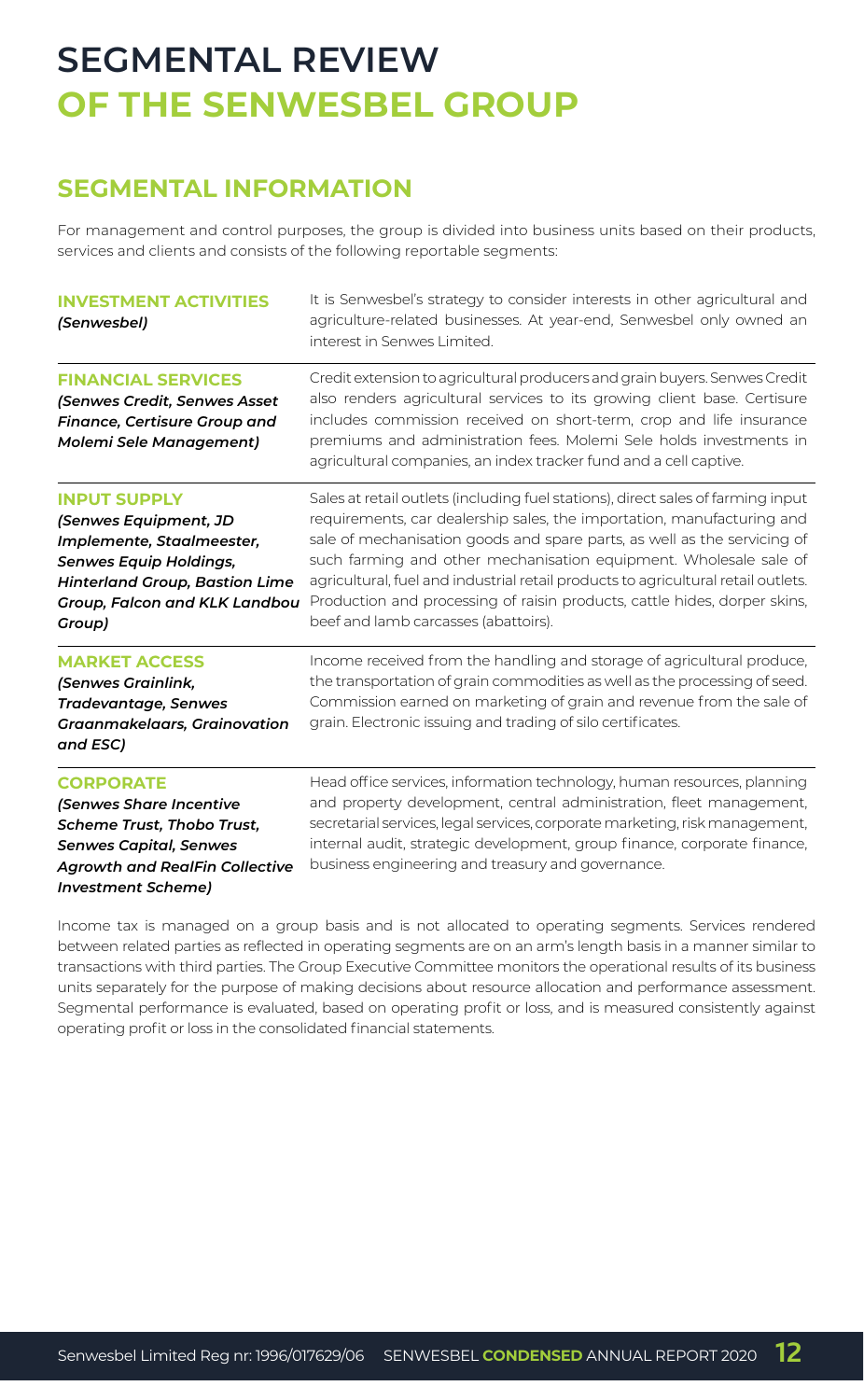## **NOTES TO SEGMENTAL REVIEW**

SEGMENTAL REVENUE AND RESULTS

|                                                                                                                                                                      | <b>GROUP</b>                     |             |                                        |             |  |
|----------------------------------------------------------------------------------------------------------------------------------------------------------------------|----------------------------------|-------------|----------------------------------------|-------------|--|
|                                                                                                                                                                      | <b>SEGMENT</b><br><b>REVENUE</b> |             | <b>SEGMENT</b><br><b>PROFIT/(LOSS)</b> |             |  |
|                                                                                                                                                                      | 2020<br>R'm                      | 2019<br>R'm | 2020<br>R'm                            | 2019<br>R'm |  |
| <b>Investment activities (Senwesbel)</b>                                                                                                                             | $\overline{a}$                   |             | (6)                                    | (6)         |  |
| Financial services (Senwes Credit, Senwes Asset Finance,<br>Certisure Group and Molemi Sele Management)                                                              | 385                              | 348         | 200                                    | 168         |  |
| Income from financing clients and SLA income                                                                                                                         | 387                              | 349         | 191                                    | 159         |  |
| AgriRewards                                                                                                                                                          | (2)                              | (1)         | (2)                                    | (1)         |  |
| Finance costs                                                                                                                                                        |                                  |             | (0)                                    | $\Omega$    |  |
| Profit from joint ventures                                                                                                                                           |                                  |             | 11                                     | 10          |  |
| <b>Input supply</b> (Senwes Equipment, JD Implemente,<br>Staalmeester, Senwes Equip Holdings, Hinterland Group,<br>Bastion Lime Group, Falcon and KLK Landbou Group) | 3533                             | 1485        | 149                                    | 30          |  |
| Income from sale of goods and services rendered                                                                                                                      | 3535                             | 1598        | 220                                    | 82          |  |
| AgriRewards                                                                                                                                                          | (1)                              |             |                                        |             |  |
| Intragroup sales                                                                                                                                                     | (1)                              | (113)       |                                        |             |  |
| Finance costs                                                                                                                                                        |                                  |             | (36)                                   | (40)        |  |
| Loss from joint ventures                                                                                                                                             |                                  |             | (35)                                   | (12)        |  |
| Market Access (Senwes Grainlink, Tradevantage, Graan-<br>makelaars, Grainovation and ESC)                                                                            | 765                              | 758         | 186                                    | 300         |  |
| Income from commodity trading, sale of goods and services<br>rendered*                                                                                               | 3872                             | 3003        | 253                                    | 340         |  |
| AgriRewards                                                                                                                                                          | (14)                             | (6)         | (14)                                   | (16)        |  |
| Intragroup sales                                                                                                                                                     | (3093)                           | (2 229)     |                                        |             |  |
| Finance costs                                                                                                                                                        |                                  |             | (57)                                   | (32)        |  |
| Profit from joint ventures                                                                                                                                           |                                  |             | 4                                      | 8           |  |
| Normal operational activities                                                                                                                                        | 4683                             | 2 5 9 1     | 529                                    | 492         |  |
| <b>Corporate</b>                                                                                                                                                     | 120                              | 96          | (91)                                   | (100)       |  |
| Income from service level agreement                                                                                                                                  | 90                               | 66          | $\overline{\mathbf{3}}$                | 15          |  |
| Interest income from joint ventures                                                                                                                                  | 30                               | 30          | 31                                     | 32          |  |
| Finance income/(costs)                                                                                                                                               |                                  |             | п                                      | (8)         |  |
| Corporate costs                                                                                                                                                      |                                  |             | (125)                                  | (139)       |  |
| <b>Total revenue</b>                                                                                                                                                 | 4803                             | 2687        |                                        |             |  |
| Profit before tax                                                                                                                                                    |                                  |             | 438                                    | 392         |  |
| Taxation                                                                                                                                                             |                                  |             | (110)                                  | (115)       |  |
| Profit after tax                                                                                                                                                     |                                  |             | 328                                    | 277         |  |

\* More than 10% of revenue from services rendered was not derived from any specific business partner(s) (2019: R302 million).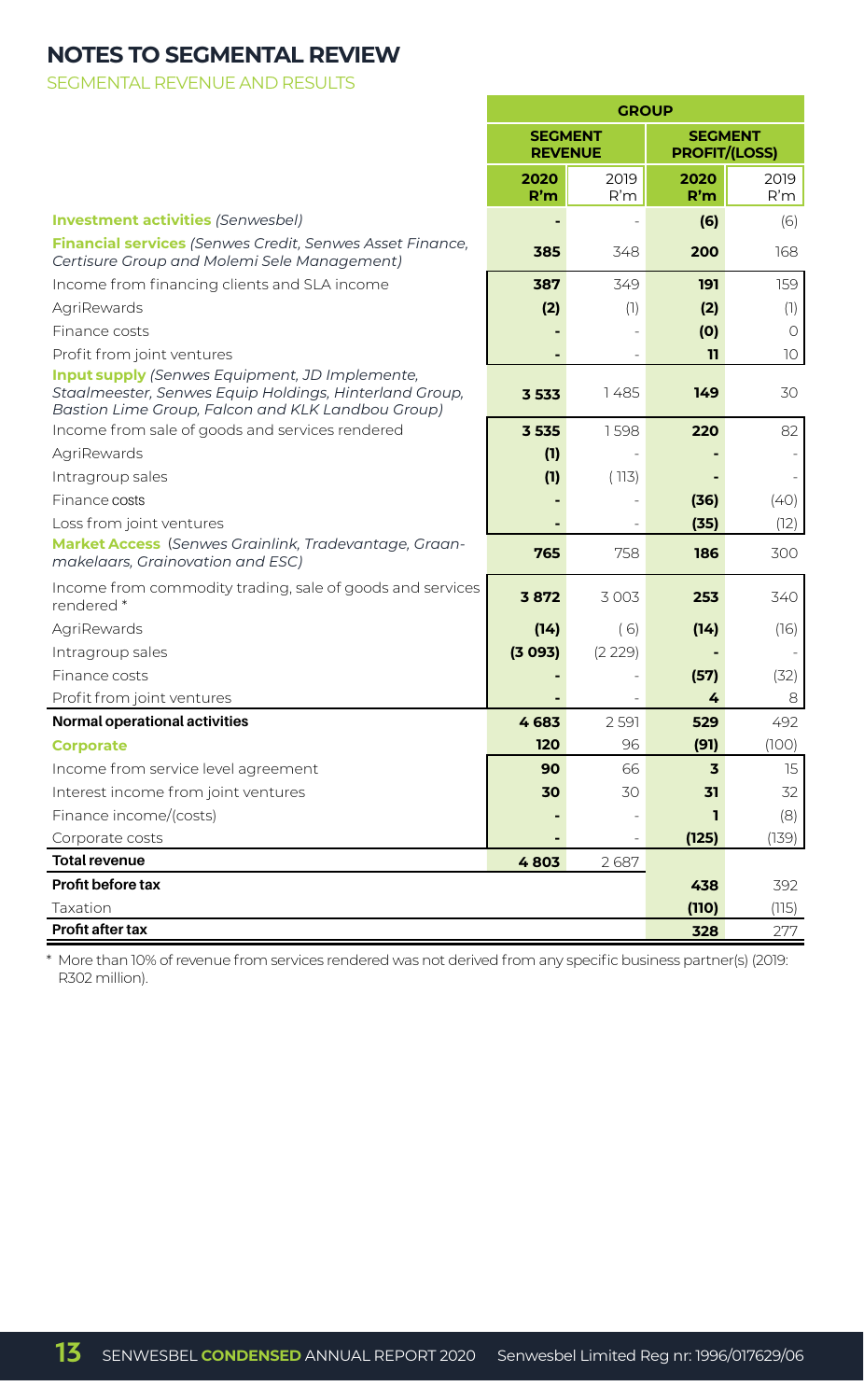## **NOTES TO SEGMENTAL REVIEW (CONTINUED)**

NET SEGMENTAL ASSETS

|                                          | <b>GROUP</b>  |             |                    |             |             |             |
|------------------------------------------|---------------|-------------|--------------------|-------------|-------------|-------------|
|                                          | <b>ASSETS</b> |             | <b>LIABILITIES</b> |             | <b>NET</b>  |             |
|                                          | 2020<br>R'm   | 2019<br>R'm | 2020<br>R'm        | 2019<br>R'm | 2020<br>R'm | 2019<br>R'm |
| <b>Financial services</b>                | 4107          | 3800        | (2529)             | (2044)      | 1578        | 1756        |
| Input supply *                           | 1949          | 865         | (1240)             | 548)        | 709         | 317         |
| Market access                            | 2 2 2 2       | 1882        | (1048)             | 786)        | 1174        | 1096        |
| Total operations                         | 8 2 7 8       | 6547        | (4817)             | (3378)      | 3461        | 3169        |
| Corporate                                | 757           | 212         | (508)              | (214)       | 249         | (2)         |
| Investment activities                    |               | ٠           | (20)               | (31)        | (20)        | (31)        |
| Total segmental assets/<br>(liabilities) | 9 0 3 5       | 6759        | (5345)             | (3623)      | 3690        | 3136        |
| Deferred tax                             | 30            | 24          | (319)              | (310)       | (289)       | (286)       |
| Total                                    | 9065          | 6783        | (5664)             | (3933)      | 3401        | 2850        |

\* Assets include the net investment in Hinterland joint venture of R72 million (2019: R98 million).